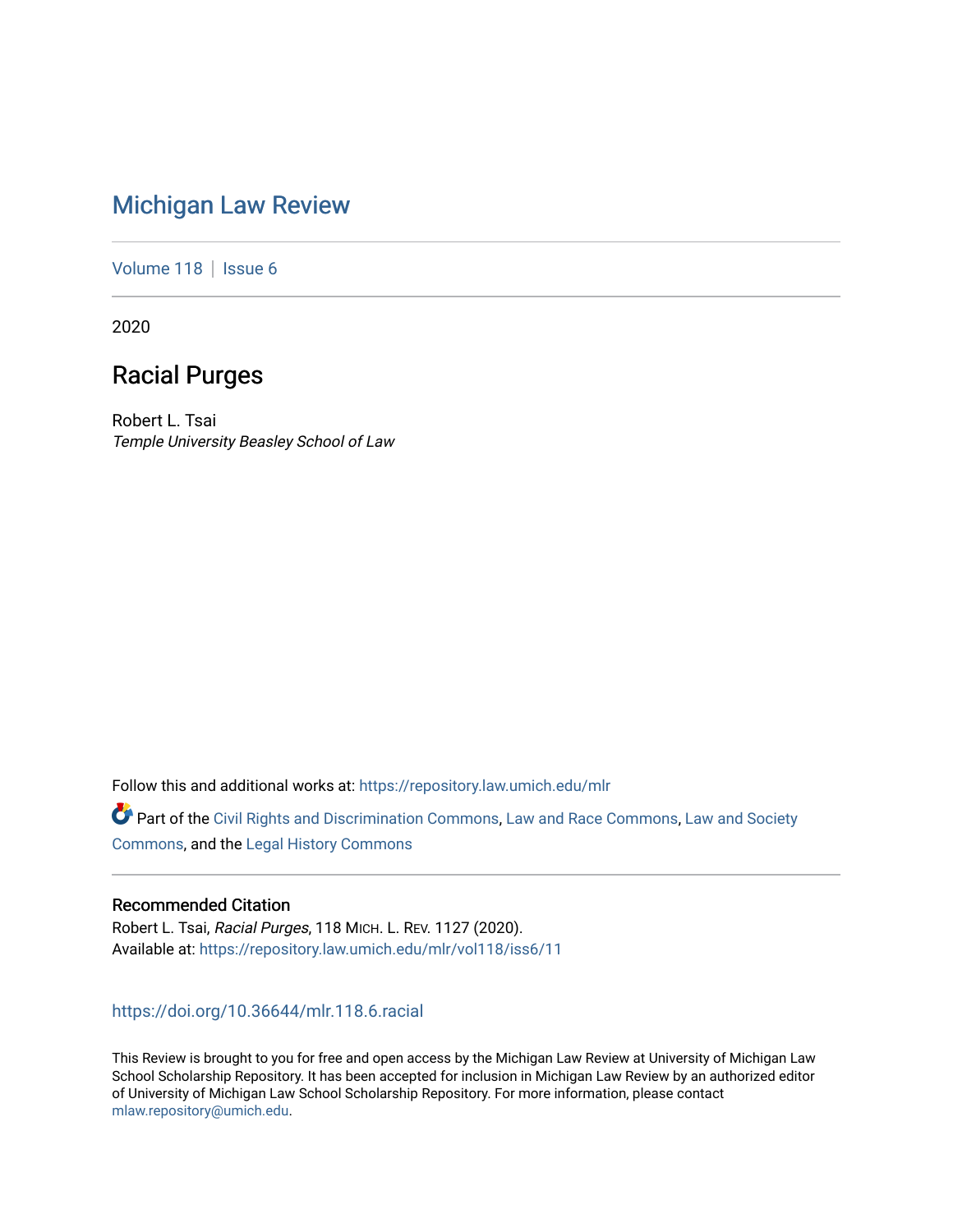## **RACIAL PURGES**

#### Robert L. Tsai\*

THE CHINESE MUST GO: VIOLENCE, EXCLUSION, AND THE MAKING OF THE ALIEN IN AMERICA. By Beth Lew-Williams. Cambridge and London: Harvard University Press. 2018. Pp. 244. \$24.95.

#### INTRODUCTION

On the rainy morning of November 3, 1885, some 500 armed white men visited the home and business of every single Chinese person living in Tacoma, Washington. As the skies wept, the mob roused all 200 of them, including women, children, and the elderly, and marched them through the mud to the outskirts of town. Those who could afford a ticket were seen off on the next train. Those who could not make fare had to keep walking in the hope of seeking refuge in Portland, nearly 150 miles to the south. The next day, Chinese-owned businesses and homes were set on fire to ensure that the people driven out would not feel welcome to return.

In The Chinese Must Go: Violence, Exclusion, and the Making of the Ali*en in America*, historian Beth Lew-Williams<sup>1</sup> recounts this horrific episode (pp. 96–102), along with several others, in clear prose and with impressive insight. She offers a "transcalar history"—a deep dive into the Chinese experience in America on multiple levels at once: local, national, and international (p. 10). Lured to the United States by the gold rush, most Chinese migrants quickly learned that their hope for instant wealth was little more than a fleeting dream (p. 23). Most wound up having to take low-paying jobs in agriculture, manufacturing, and the service industry (p. 35). This sudden, increased integration along economic and spatial dimensions turned out not to be what the Chinese migrants or many white Americans expected or wanted, and a volatile mix of racism, economic jealousy, and cultural difference caused enormous political upheaval (pp. 35–39). Waves of nativist politics and organized terror ensued as white Americans resisted national policies that favored free migration, enforced notions of white supremacy, and demanded that the federal government settle "the Chinese Question" (pp. 40–43). Until Congress solved the problem, white citizens would do the job by displacing Chinese migrants from communities where they were not

Clifford Scott Green Visiting Professor of Constitutional Law, Temple University's Beasley School of Law (Fall 2019); Professor of Law, American University, Washington College of Law. My thanks to Sara Douki, Hermine Duplany, Andrew Lanham, Sarah McDonald, Sophia Montgomery, and the staff of the Michigan Law Review for their fine editorial assistance.

<sup>1.</sup> Associate Professor of History, Princeton University.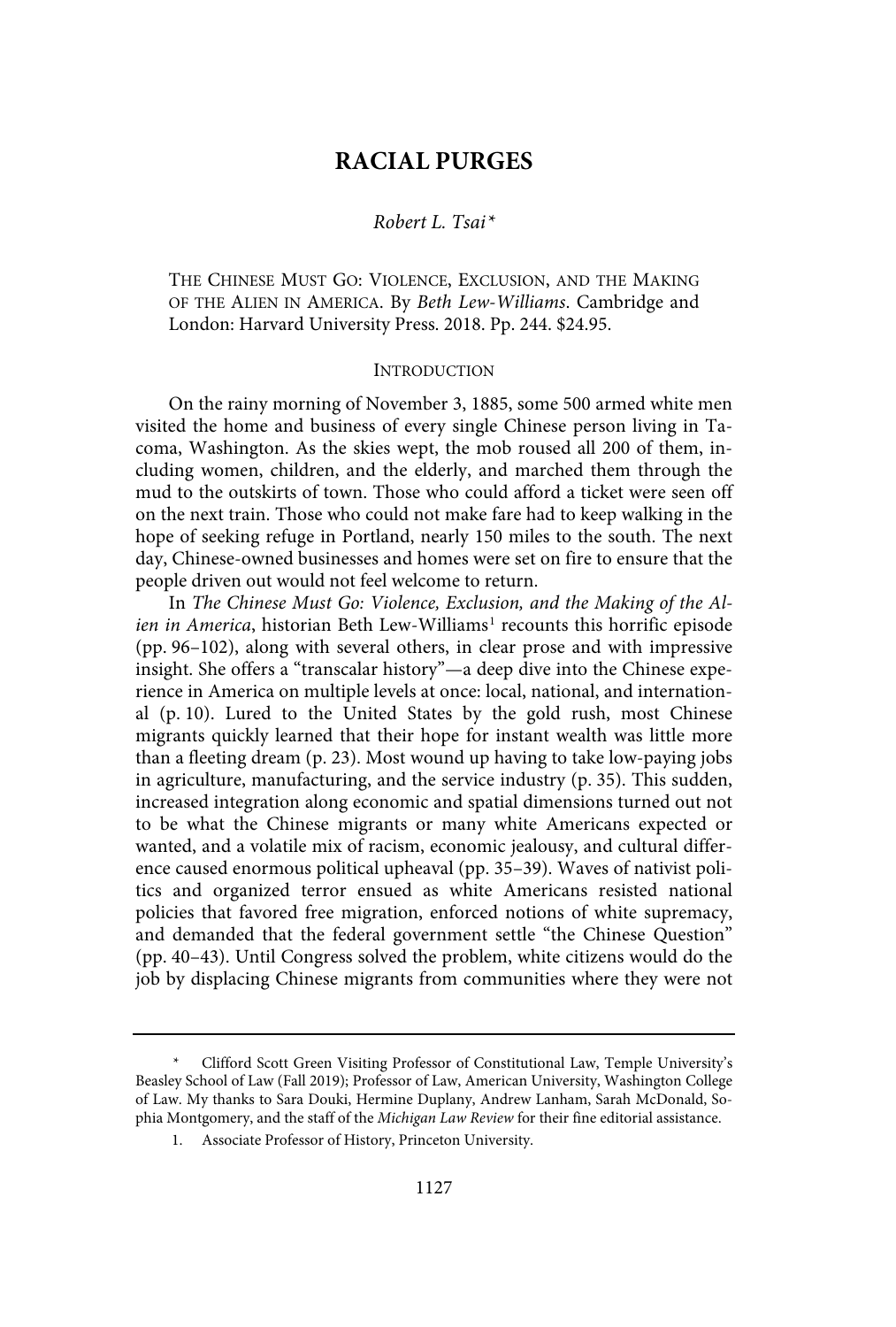wanted. As they did so, they justified their actions through the higher law tradition.<sup>2</sup>

What happened in Tacoma wasn't a spontaneous or isolated occurrence. To the contrary, it was part of a series of Chinese removals that were intentional and systematic, organized not just by vigilantes acting alone but also by leading figures within each community (p. 115). Local residents worked with others in a network of loosely affiliated but intensely motivated social groups that operated up and down the West Coast (p. 118). Before the group of men executed a plan of expulsion in Tacoma, there were mass meetings led by Mayor Jacob Weisbach to discuss what to do about the Chinese (p. 122), who wore strange garb, adhered to odd customs, and could live on very little.<sup>3</sup> Local newspapers like the Tacoma Ledger whipped citizens into a frenzy, warning of "this gigantic invasion of chinamen . . . captained by a few American mandarins."<sup>4</sup>

This method of social reordering through a brutal form of immigration localism<sup>5</sup> (today we would call it ethnic cleansing<sup>6</sup>) became portable, as one city after another emulated the strategy. Indeed, Tacoma's successful purge of its Chinese residents led others to dub it "the Tacoma method" and portray it as a "peaceful" solution (p. 124). Elsewhere, expulsions were preceded by beatings, shootings, murders, or lynchings. But whether lives were lost or not, social relationships were consistently disrupted, fear and anger were plentiful, and almost always Chinese property was dismantled, destroyed, or set ablaze as part of the ritual purification. Lew-Williams observes that from

<sup>2.</sup> See, e.g., George Dudley Lawson, The Tacoma Method, 7 OVERLAND MONTHLY 234, 235 (1886) ("An appeal to the higher law of self-preservation was determined upon, and the Chinese were asked to 'go.' ").

<sup>3</sup>. Let Him Preach to Empty Benches, DAILY LEDGER, Oct. 13, 1985, at 1. Not everyone supported the planned expulsion. One of the few who spoke out against rising anti-Chinese sentiment was Rev. W.D. McFarland, who found himself later denounced by the local newspaper as "a pro-Chinese fanatic of the most bigoted sort." Id.

<sup>4.</sup> Jules Alexander Karlin, The Anti-Chinese Outbreak in Tacoma, 1885, 23 PAC. HIST. REV. 271, 273 (1954).

<sup>5.</sup> More recent accounts of immigration localism have emphasized its progressive potential, but for every Sheriff Sally Hernandez there is a Sheriff Joe Arpaio. See, e.g., Pratheepan Gulasekaram et al., Essay, Anti-Sanctuary and Immigration Localism, 119 COLUM. L. REV. 837 (2019). Power, once recognized, can't be so easily cabined within formal, or even legal, limits.

<sup>6.</sup> Ethnic cleansing hasn't been formally recognized as an independent crime under international law but could be subsumed within "crimes against humanity." U.N. Secretary-General, Comm'n of Experts, Final Report of the Commission of Experts Established Pursuant to Security Council Resolution 780 (1992),  $9$  72-74, U.N. Doc. S/1994/674 (May 27, 1994). The term emerged after the breakup of Yugoslavia in the 1990s and has been defined as "rendering an area ethnically homogenous by using force or intimidation to remove persons of given groups from the area" or "a purposeful policy designed by one ethnic or religious group to remove by violent and terror-inspiring means the civilian population of another ethnic or religious group from certain geographic areas." Id.  $\P$  129-30 (quoting U.N. Secretary-General, Comm'n of Experts, Interim Report of the Commission of Experts Established Pursuant to Security Council Resolution 780 (1992), ¶ 55, U.N. Doc. S/25274 (Feb. 10, 1993)).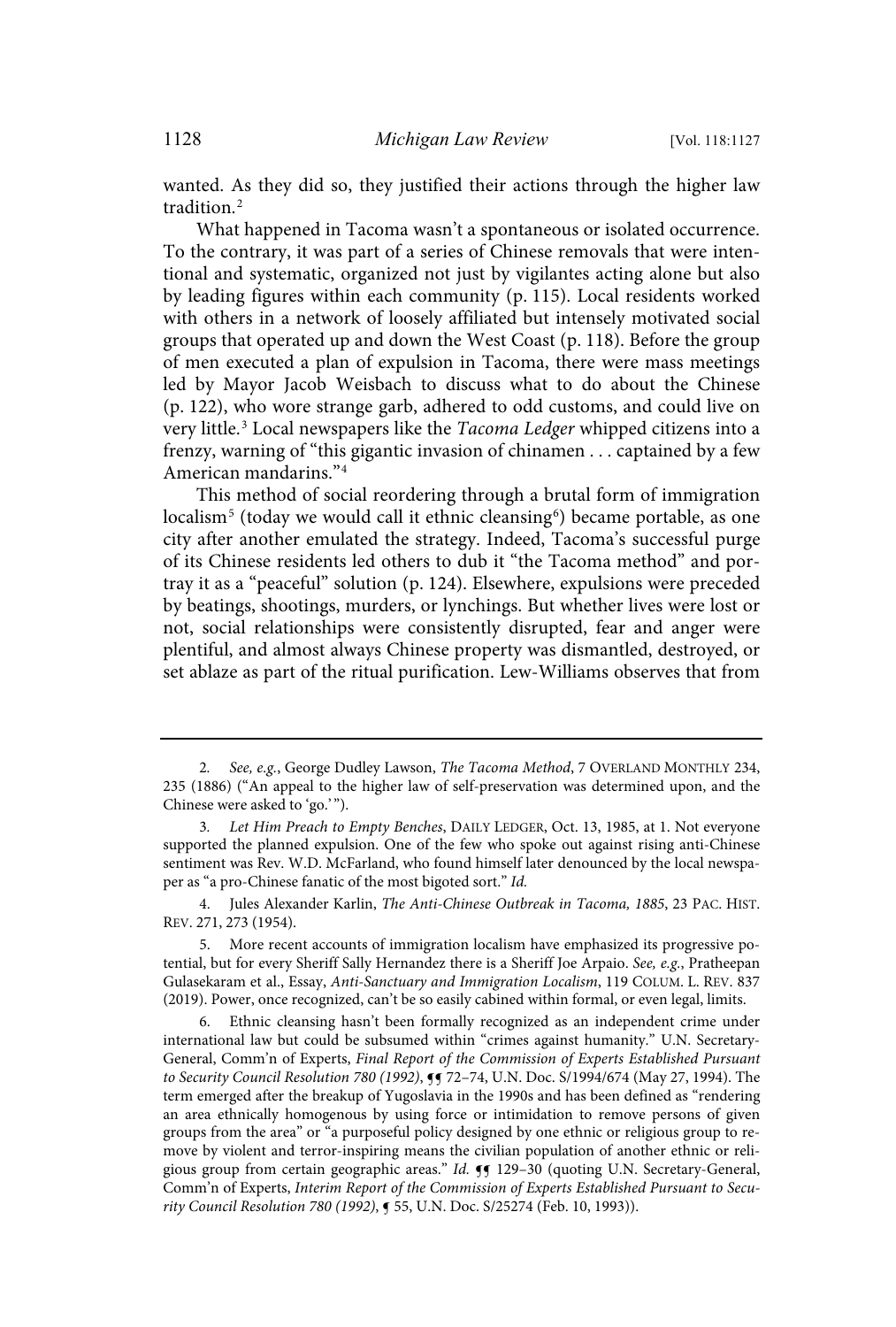1885–1886, 168 different communities in America expelled the Chinese (p. 1).

Lew-Williams's magisterial account of the injustices perpetrated against the Chinese is extremely generative on several fronts. The first is historical: she seeks to correct a national narrative that often leaves out the horrors instigated against the Chinese community while emphasizing emancipated slaves and native populations as the primary victims of racial violence (pp. 3–5). Her account of Chinese "resistance and flight in the face of white violence" successfully complicates that story (p. 95) and, along the way, deepens our understanding of American constitutional law's development. In Part I of this Review, I emphasize that anti-Chinese violence was extremely effective as a political tool. Perpetrators faced almost no legal repercussions, and unlike for freed persons, racial violence didn't lead to significant legislation that benefited the Chinese. Judicial rulings were mixed: the recognition of birthright citizenship was a high point, but rulings that endorsed exclusion as a national policy and recycled theories of cultural incompatibility proved damaging. Along a second trajectory, The Chinese Must Go raises troubling questions about America's tradition of popular sovereignty. In Part II, I assess this wave of anti-Chinese mobilization—from aggressive boycotts to lynchings to armed expulsions—which were justified by perpetrators and observers alike according to America's higher law tradition. Finally, in Part III, I use the local expulsions of Chinese migrants as a springboard to build a more complex portrait of inequality in America so that we might remedy it more effectively. I do so by sketching a typology of the different forms that inequality can take and explaining where racial purges fit among them. What we discover when we study inequality this way is how motivations, justifications, and consequences tend to cluster in new patterns.

All three lines of inquiry are worth pursuing if we wish to make progress on inequality today. We need to better understand our past, we need to figure out exactly how political and legal traditions have justified both cruelty and liberation, and we need to adjust our existing toolbox for attacking the various forms that inequality takes.

#### I. CHINESE REMOVALS IN HISTORICAL TIME

Lew-Williams's remarkable work sheds light on how Americans reconsidered their fundamental values to justify mass expulsions. Those questions are back on the national stage, after voters catapulted Donald Trump to the Oval Office on the strength of rhetoric that demonized Hispanic migrants and plans to block Muslim travelers and refugees from coming to the United States.<sup>7</sup> Exclusion was the preferred patois of Trump and his most ardent supporters.

<sup>7</sup>. See, e.g., John Fritze, Trump Used Words Like 'Invasion' and 'Killer' to Discuss Immigrants at Rallies 500 Times: USA Today Analysis, USA TODAY (Aug. 8, 2019, 4:46 PM), https://www.usatoday.com/story/news/politics/elections/2019/08/08/trump-immigrants-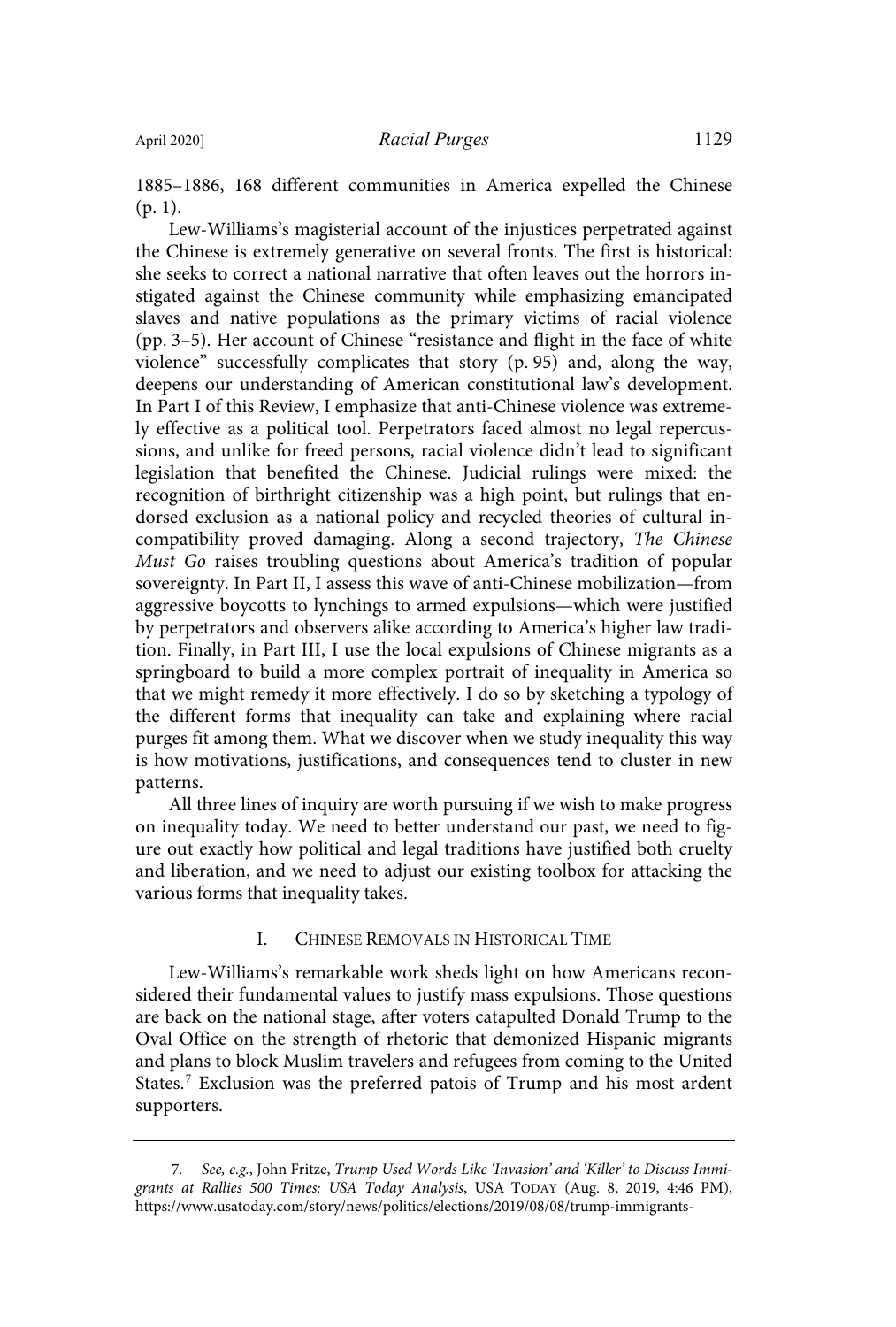Of course, it's not just Trump who's engaged in this debate. Many Americans have good-faith questions about the right amount of immigration for American prosperity and security. Even so, roundups of undesirables, the separation of loved ones, and population purges again occupy a major part of this conversation. On such matters, the political and legal responses to the so-called Chinese question during the nineteenth century yielded plentiful material for both sides of today's immigration debate to work with. Those who favor unfettered migration and a cosmopolitan vision of community lament the Chinese Restriction and Exclusion Acts, 8 along with other techniques historically deployed to deter unwanted populations. By contrast, proponents of tough immigration restrictions and theories of cultural integrity find these older ideas, strategies, and laws worth dusting off—tidied up if possible—and reused.

More recently, in July 2019, University of Pennsylvania law professor Amy Wax generated headlines at a convention on conservative nationalism when she made the case for an immigration policy based on a theory of "cultural-distance nationalism." <sup>9</sup> To Wax, who ridiculed the prevailing liberalpluralist ideology that a person from anywhere can easily assimilate to American culture, it made perfect sense to limit migration from those countries whose traditions seem distant from those of the United States, even if it meant "in effect . . . taking the position that our country will be better off with more whites and fewer nonwhites." <sup>10</sup> Elsewhere, she has written: "[W]e must ensure that bad habits from the Third World—lack of respect for law,

8. This is sometimes popularly known as the "Chinese Exclusion Act," but throughout this Review I'll go with the original name given to the law and reserve the 1888 law as the Chinese Exclusion Act, as Lew-Williams has done.

9. Zack Beauchamp, Amy Wax, "National Conservatism," and the Dark Dream of a Whiter America, VOX (July 23, 2019, 8:30 AM), https://www.vox.com/policy-and-politics/2019 /7/23/20679172/amy-wax-white-national-conservatism-yoram-hazony-racism [https://perma .cc/9CMM-VN3X]; Osita Nwanevu, Conservative Nationalism Is Trumpism for Intellectuals, NEW YORKER (July 21, 2019), https://www.newyorker.com/news/news-desk/conservativenationalism-is-trumpism-for-intellectuals [https://perma.cc/JPW5-NCGP]. Wax's presentation was based on an earlier law review article. That essay is framed as one where she criticizes the language used to talk about immigration, but it's obvious that she is a proponent of cultural-distance nationalism. She criticizes "creedal nationalism" for ignoring differences in immigrants' ability to assimilate, defends cultural-distance nationalists for "wanting to limit the influx of non-Western peoples," praises Steve Bannon's techniques for encouraging "selfdeportation" for achieving this second vision in America, and ridicules equality and human rights as a progressive preoccupation with "niceness." Amy L. Wax, Debating Immigration Restriction: The Case for Low and Slow, 16 GEO. J.L. & PUB. POL'Y 837, 851–62 (2018).

10. Beauchamp, *supra* note 9 (quoting Wax).

rhetoric-criticized-el-paso-dayton-shootings/1936742001/ [https://perma.cc/RH4E-DXPH]; Jessica Taylor, Trump Calls for 'Total and Complete Shutdown of Muslims Entering' U.S., NPR (Dec. 7, 2015, 5:49 PM), https://www.npr.org/2015/12/07/458836388/trump-calls-for-totaland-complete-shutdown-of-muslims-entering-u-s [https://perma.cc/HLG3-7J47] (reporting Trump's claim that Muslims have "great hatred" of America); Julia Carrie Wong, Trump Referred to Immigrant 'Invasion' in 2,000 Facebook Ads, Analysis Reveals, GUARDIAN (Aug. 5, 2019, 5:58 PM), https://www.theguardian.com/us-news/2019/aug/05/trump-internet-facebook -ads-racism-immigrant-invasion [https://perma.cc/K2E8-EQND].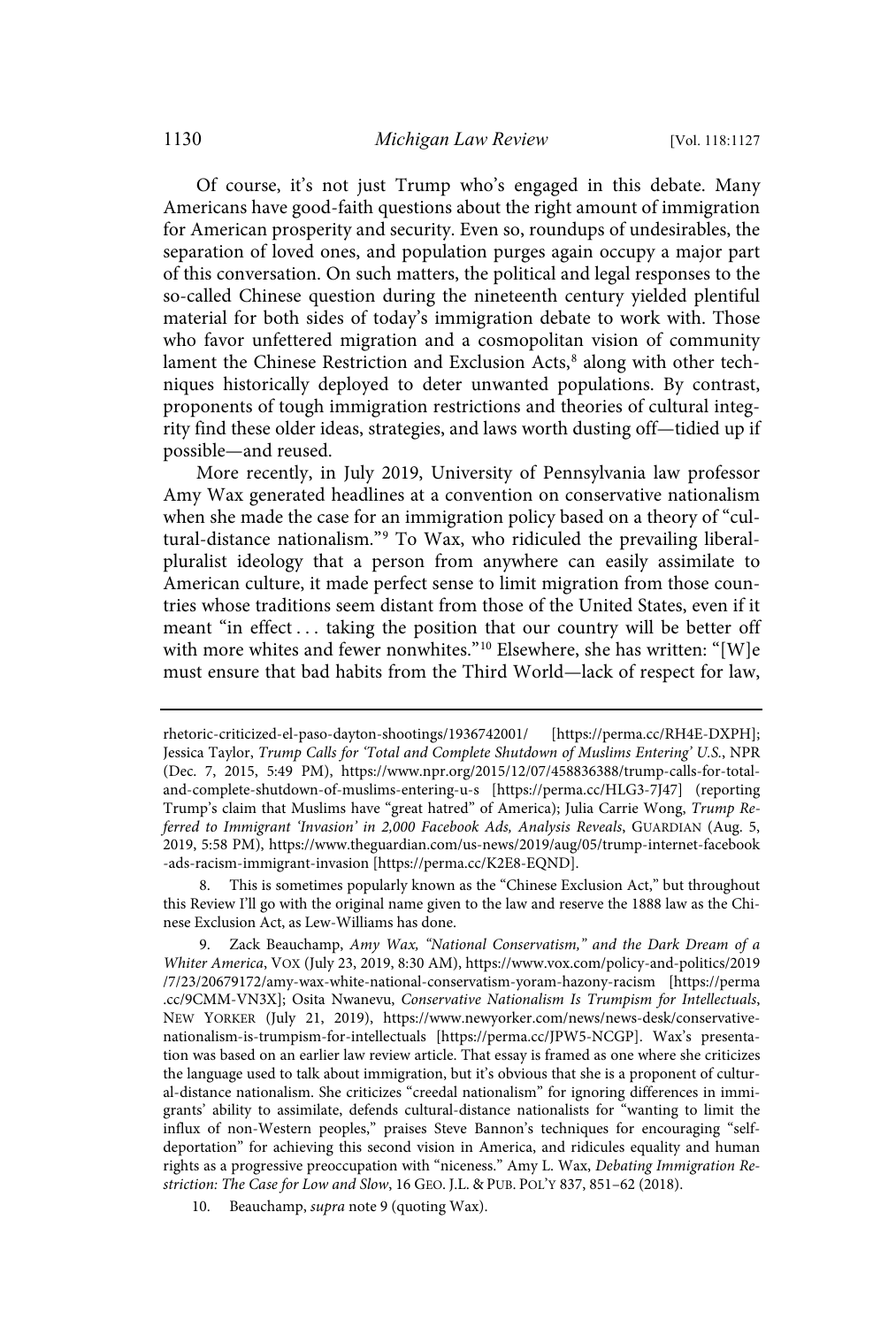rampant corruption and kleptocracy, despotism, weak markets, insecure property rights, lassitude, lack of enterprise, tribalism, superstition, distrust, rampant violence, misogyny, and unreason—are not allowed to infect and undermine the First."<sup>11</sup> To Wax's detractors, this approach smacked of older, racist approaches to migrants and is at odds with the mid-1960s political settlement that emphasizes civil rights, along with immigration and naturalization policy that doesn't presume cultural incompatibility between nonwhite migrants and America's civic tradition.

While Lew-Williams is not the first to do so, $12$  she powerfully illustrates that arguments that migrants pose a threat of moral contagion and political domination go way back. Specifically, she observes that "Chinese exclusion and the modern American alien emerge[d]" at the same time (p. 236). Seen in this light, Wax's proposal to save America's Western character through demographic controls that differentiate among countries of origin, Samuel Huntington's vision of clashing civilizations,<sup>13</sup> and even the Trump-Miller-Bannon view of "American carnage" wrought by foreign powers <sup>14</sup> all can be traced to the ideological ferment of Chinese exclusion. That rhetoric has certainly been updated to incorporate Hispanic and Muslim migrants, but its basic structure has largely survived intact—and so have the associated policies.

The curious thing about the Chinese is that, unlike the four million slaves who suddenly gained citizenship rights after the Civil War and rose to political power in a number of communities, they didn't pose any serious electoral threat before the repression began because they weren't allowed to vote (p. 228). Chinese people were already barred by federal law from becoming naturalized citizens, and even at the high point of Chinese migration, they still composed a fraction of the population. Yet as Lew-Williams shows, their mere presence raised the specter of white citizens being conquered by outsiders (p. 6). The rhetoric of yellow domination mobilized white people to take preemptive action to arrest further assimilation (pp. 6–

11. Wax, supra note 9, at 860.

13. SAMUEL P. HUNTINGTON, THE CLASH OF CIVILIZATIONS AND THE REMAKING OF WORLD ORDER (1996). In crasser and more alarmist form, these ideas have appeared in the popular writings of conservative thinkers like Pat Buchanan and Ann Coulter. See, e.g., PATRICK J. BUCHANAN, THE DEATH OF THE WEST: HOW DYING POPULATIONS AND IMMIGRANT INVASIONS IMPERIL OUR COUNTRY AND CIVILIZATION (2002); ANN COULTER, ¡ADIOS, AMERICA!: THE LEFT'S PLAN TO TURN OUR COUNTRY INTO A THIRD WORLD HELLHOLE (2015).

14. In President Trump's First Inaugural Address, he recapitulated a number of ethnonationalist themes from his campaign: "We must protect our borders from the ravages of other countries making our products, stealing our companies, and destroying our jobs." President Donald J. Trump, Inaugural Address (Jan. 20, 2017), http://whitehouse.gov/briefingsstatements/the-inaugural-address/ [http://perma.cc/ZD98-45S3].

<sup>12.</sup> See, e.g., ANDREW GYORY, CLOSING THE GATE: RACE, POLITICS, AND THE CHINESE EXCLUSION ACT (1998); ERIKA LEE, AT AMERICA'S GATES: CHINESE IMMIGRATION DURING THE EXCLUSION ERA, 1882–1943 (2003); JEAN PFAELZER, DRIVEN OUT: THE FORGOTTEN WAR AGAINST CHINESE AMERICANS (2007).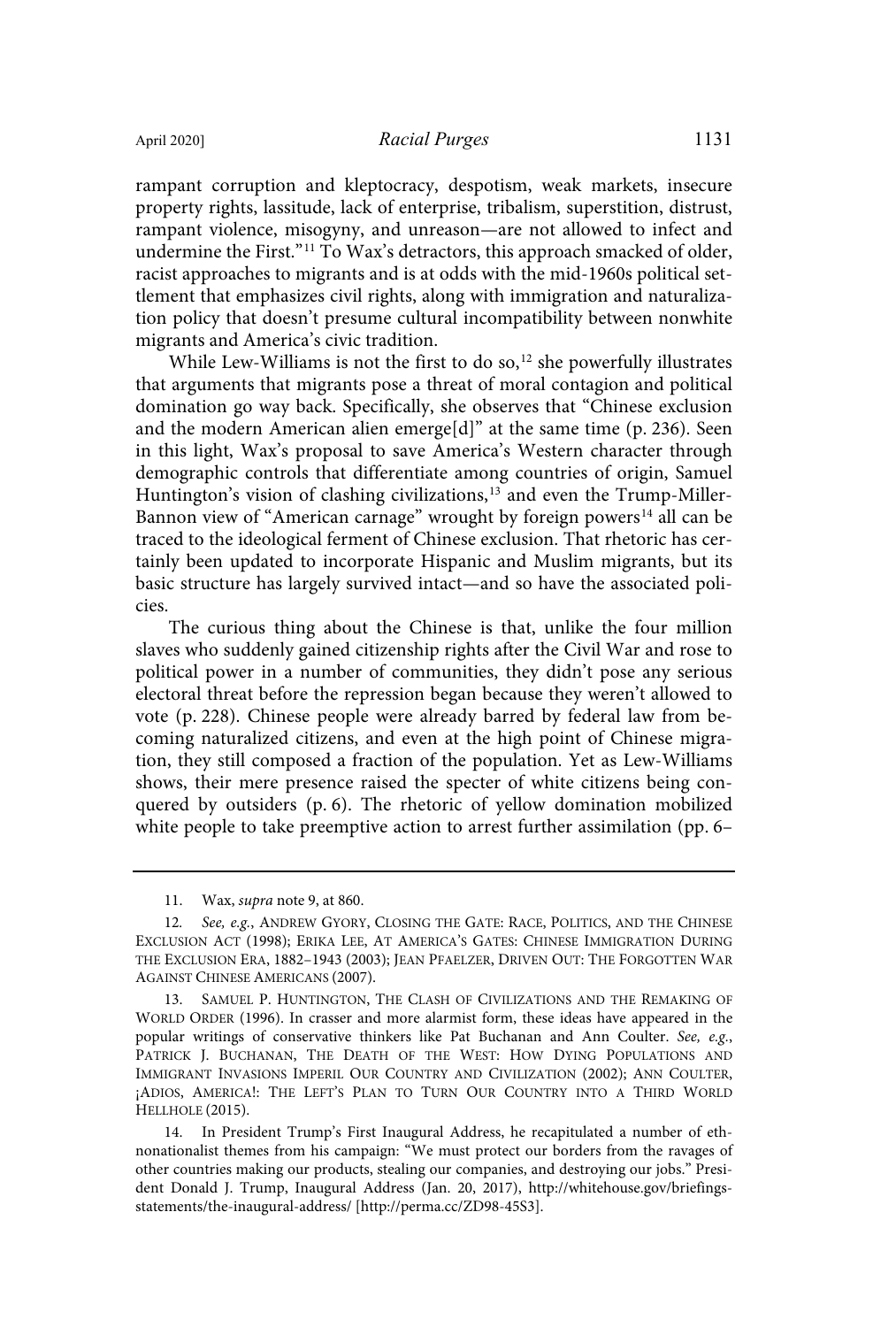9), reverse the social and economic integration that had taken place, and preempt the possibility of political equality—or foreign domination. 15

In an early chapter, Lew-Williams analyzes a work of fiction titled Last Days of the Republic, published in 1880.<sup>16</sup> That book described the Chinese as not only culturally unassimilable but also as a barely hidden threat to American empire (p. 28). What begins as the description of the Chinese as a "race alien alike to every sentiment and association of American life" eventually gives way to "treachery." <sup>17</sup> The mostly Chinese men who arrive on America's shores actually constitute a secret army, and when they eventually gain citizenship followed by the right to vote, they quickly elect people of Chinese ancestry to key civic positions (p. 29). And when Chinese armies finally land in South Carolina, that merely signals the last days of the republic, for civilization had already crumbled from within.<sup>18</sup>

Last Days of the Republic wove together civic republicanism's preoccupation with political decay, white nationalist sentiment, and an emerging obsession with demographic control. Its portrayal of immigration captured widely shared cultural stereotypes about Chinese people and conspiratorial fears of the "alien crown" (p. 29). Yet such views stood in sharp contrast from the perspective of American elites at the time. Those "cosmopolitan elites," portrayed as rapacious businessmen and servile politicians by anti-Chinese forces, welcomed migration from China initially because they believed that a new source of foreign labor would actually lift up the status of white workers and facilitate rapid empire building.<sup>19</sup> This early national policy was reflected in treaties that protected the rights of the subjects of China while they sojourned in America (pp. 28, 271 n.36).

Almost immediately, populist movements arose to defend the rights of "white labor" against the "coolies" (or "semi-slaves") and drive people of Chinese ancestry from America's shores (pp. 31–36). If freed blacks and indigenous nations represented populations that could be assimilated as full citizens, the Chinese came to signify the perpetual noncitizen during this same period—what Lew-Williams calls "the quintessential alien in America."<sup>20</sup> California, Oregon, and Washington Territory spearheaded laws that

<sup>15.</sup> For more on white fears of becoming a minority in America, see Robert L. Tsai, Specter of a White Minority, L.A. REV. BOOKS (Sept. 3, 2018), https://lareviewofbooks.org /article/specter-of-a-white-minority/ [https://perma.cc/5HMK-QCDC].

<sup>16.</sup> P.W. DOONER, LAST DAYS OF THE REPUBLIC (1880).

<sup>17.</sup> Pp. 28–30 (quoting DOONER, supra note 16, at 27, 202).

<sup>18.</sup> P. 29. The use of fiction to disseminate notions of American community, including visions of white sovereignty, is nothing new. See ROBERT L. TSAI, AMERICA'S FORGOTTEN CONSTITUTIONS 236–37, 267–74 (2014).

<sup>19.</sup> Pp. 6, 11, 138–39. William Seward, Lincoln's Secretary of State, exemplified this policy on free migration. Opening America to the Chinese, he thought, was necessary to prying open China to "white labor" and American goods. In turn, "cheap" Chinese labor would be helpful to development in Western states. Pp. 24–27.

<sup>20.</sup> P. 8; see also LINDA BOSNIAK, THE CITIZEN AND THE ALIEN: DILEMMAS OF CONTEMPORARY MEMBERSHIP (2006).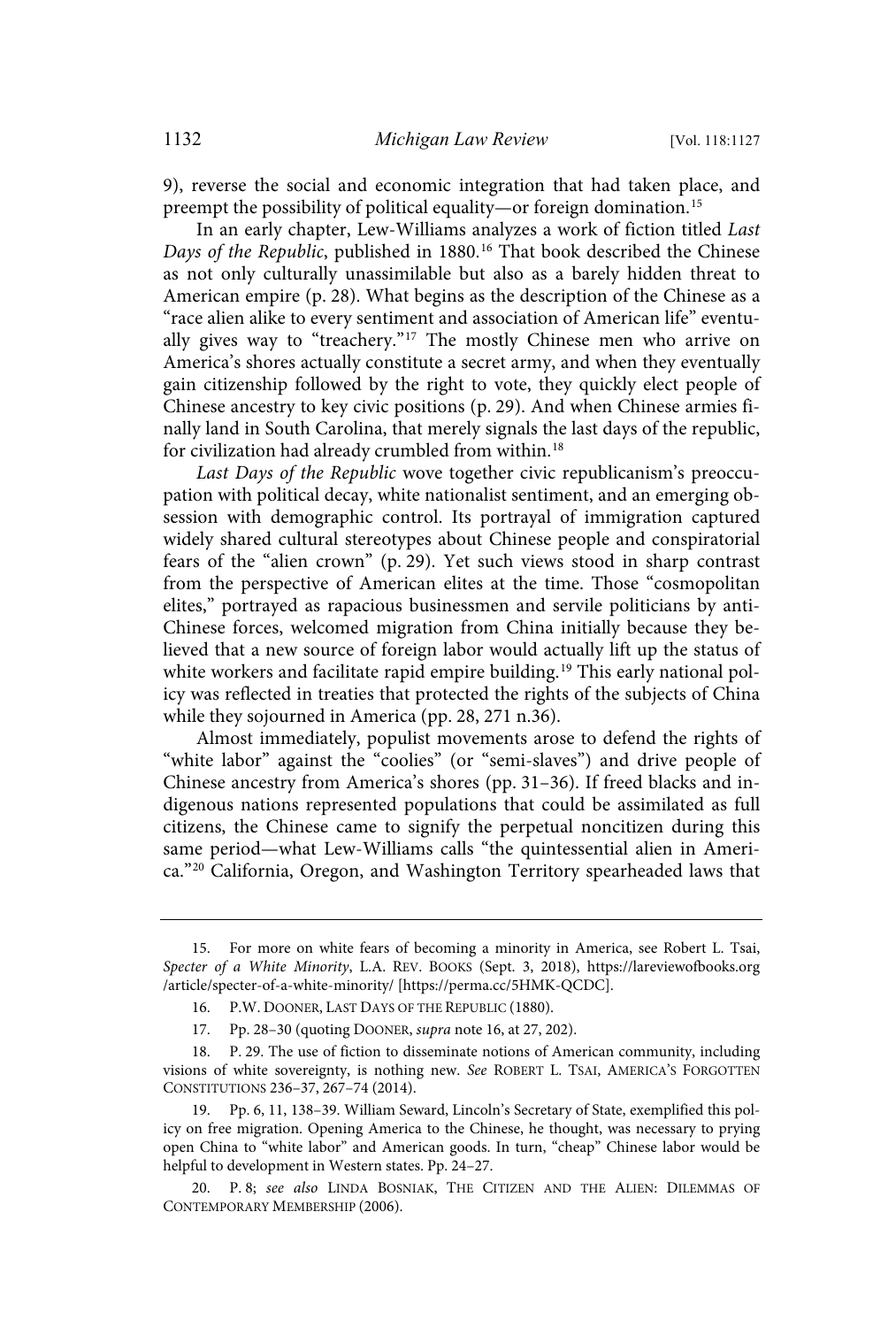would "protect free White labor" and discourage Chinese migration (pp. 42– 43).

Many of these laws resulted from the efforts of the Workingmen's Party, which employed nationalistic, xenophobic, and racist rhetoric in its appeals to white citizens (pp. 40–43). Local and regional media also played a major role in casting people of Chinese ancestry as "invaders." In a precursor to Kris Kobach's efforts to make life in America so inhospitable for migrants that they leave voluntarily,<sup>21</sup> a number of jurisdictions enacted laws preventing the Chinese from owning property, imposed unfair and burdensome taxes, barred corporations from hiring people of Chinese ancestry, and refused licenses to fish or operate businesses (p. 43).

National political parties were forced to heed this desire for exclusion. Local expulsions and oppressive regulations eventually blossomed into a national policy of exclusion (pp. 43–45). This entire pattern of political action "accelerated Chinese segregation in the U.S.," stimulated migration to the eastern parts of the country, and "hastened return migration to China," Lew-Williams writes (p. 8). The groundswell of anti-Chinese sentiment led to the renegotiation of treaty obligations, which allowed the United States to regulate and even suspend Chinese migration (pp. 47–51), and eventually pushed President Chester Arthur to sign the Chinese Restriction Act, which suspended the entry of Chinese laborers for ten years—the first major national restriction of immigration.<sup>22</sup> Lew-Williams's ability to tell a coherent narrative while showing how local actors on both sides of the Chinese question tried to navigate politics at all levels of government is a special achievement of the book.

In a lively section analyzing the enforcement of the federal restriction law in the Pacific Northwest, Lew-Williams recounts the adventures of a customs inspector named Arthur Blake who hunted for unauthorized Chinese

<sup>21.</sup> Prominent anti-immigration activist and former Kansas Secretary of State Kobach has described a proposal of "attrition through enforcement." Kris W. Kobach, Attrition Through Enforcement: A Rational Approach to Illegal Immigration, 15 TULSA J. COMP. & INT'L L. 155 (2008). "What if every illegal alien found it difficult to obtain employment in the United States and the risks of enforcement (including the possibility of detention during removal hearings) were to increase for all?" he asks. Id. at 157. To implement his vision, Kobach has helped states and local jurisdictions enact a raft of novel laws that criminalize many aspects of life for undocumented migrants. He has bragged that "[i]f we had a true nationwide policy of self-deportation, I believe we would see our illegal alien population cut in half at a minimum very quickly." He says he doesn't wish "to do it at gunpoint" but instead make it so they will "go home on their own volition, under their own will, pick their own day, get their things in order and leave. That's a more humane way." Jefferson Morley, The Man Behind Romney's "Self-Deportation" Plan, SALON (Feb. 23, 2012, 3:44 AM), https://www.salon.com/2012/02/22 /the\_man\_behind\_romneys\_self\_deportation\_dreams/ [https://perma.cc/PL6N-AKGR].

<sup>22.</sup> Pp. 48–51. President Hayes had vetoed a harsher law that would have suspended Chinese migration broadly for twenty years and imposed passport and registration requirements on Chinese migrants. Pp. 46–48. What President Arthur later signed was a compromise. Pp. 49–51. This law would later be extended for another ten years before it expired, and then made permanent in 1902. PFAELZER, supra note 12, at 292, 335. The Chinese restriction laws were not repealed until 1943. Id. at 346.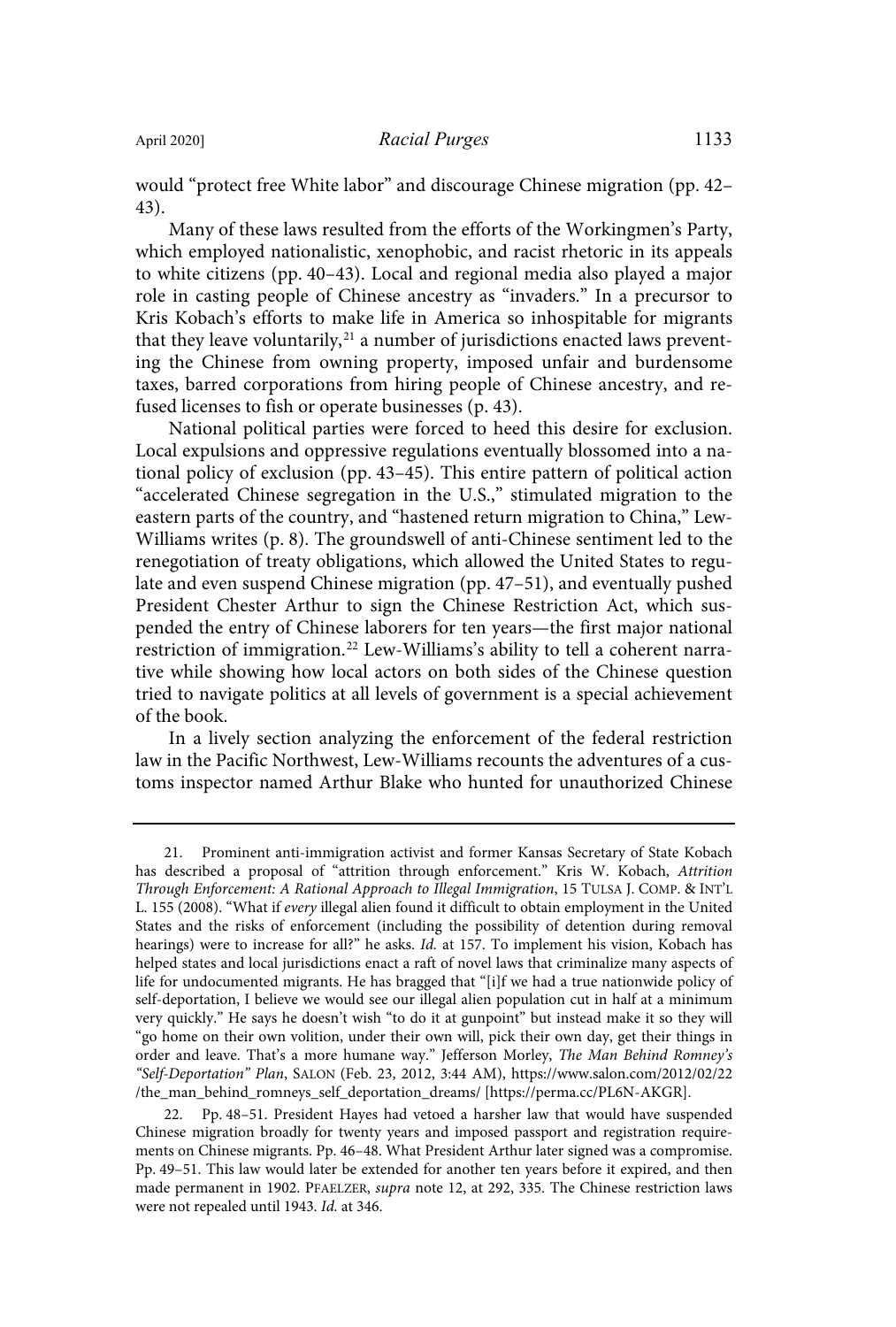migrants near Puget Sound (pp. 66–68). At that time, Port Townsend and Seattle were key ports of entry. Deputy Blake had trouble distinguishing between authorized and unauthorized migrants, so he tried to institute an ad hoc paperwork system that relied on the assistance of employers. He also cultivated a network of informants, deputized private parties to make arrests, and offered bounties (pp. 67–79). This vivid portrait of nascent bureaucracybuilding through enforcement practices is a valuable contribution to the literature.

Paradoxically, Lew-Williams thinks that "[f]ederal officials had encouraged a form of vigilantism" by enlisting the help of private citizens to enforce the northern border (p. 88). She believes that the original strategy of Chinese restriction failed because it gave the impression that the federal government would do something to stem the flow of Chinese migrants but that the government never devoted sufficient resources to meet the challenge (pp. 87– 88). This not only heightened expectations of closed borders beyond what was realistic, it also meant that when those expectations of demographic control were dashed by shifts in the federal government's priorities, antiimmigration forces chomped at the bit to take the law into their own hands.

In fact, when thirty-seven Chinese workers showed up in Squak Valley on September 7, 1885, a group of white and Native American men attacked the camp, shooting into tents and leaving three dead and many others wounded (p. 82). Acts of open terror like this seemed to galvanize local communities who wished to settle the Chinese question definitively, but those who recoiled from blatant violence searched for answers that fell short of outright murder or beatings. Some anti-Chinese activists were content to engage in boycotts and send petitions to elected officials, while others settled upon a form of mobbing that involved some notice and restraint.<sup>23</sup>

According to Lew-Williams, white citizens toggled between open violence against migrants and more sophisticated strategies of expulsion in part because unrestrained tactics brought unwanted attention from state and federal authorities and sometimes divided the white community, especially along class lines (pp. 45–52). The Chinese occasionally fought back in the streets, but most of the time they sought the aid of the legal profession and well-placed businessmen (p. 94). In entreaties to politicians and diplomats, they invoked their legal status as subjects of China—"most favored nation" to gain allies to fight back against white mobs, convince state or federal authorities to intervene, or demand reparations (p. 94).

In Tacoma, for example, the expulsion plan began with mass meetings as anti-Chinese forces tried to secure local support. Notices were subsequently posted throughout Chinatown demanding that the Chinese depart by November 1, 1885 (pp. 96–97). This convinced many transient laborers to

<sup>23.</sup> Pp. 128–30. On "mobbing" as a feature of America's constitutional tradition, see PAUL A. GILJE, RIOTING IN AMERICA (1996); LARRY D. KRAMER, THE PEOPLE THEMSELVES: POPULAR CONSTITUTIONALISM AND JUDICIAL REVIEW 27 (2004); and David Grimsted, Rioting in Its Jacksonian Setting, 77 AM. HIST. REV. 361 (1972).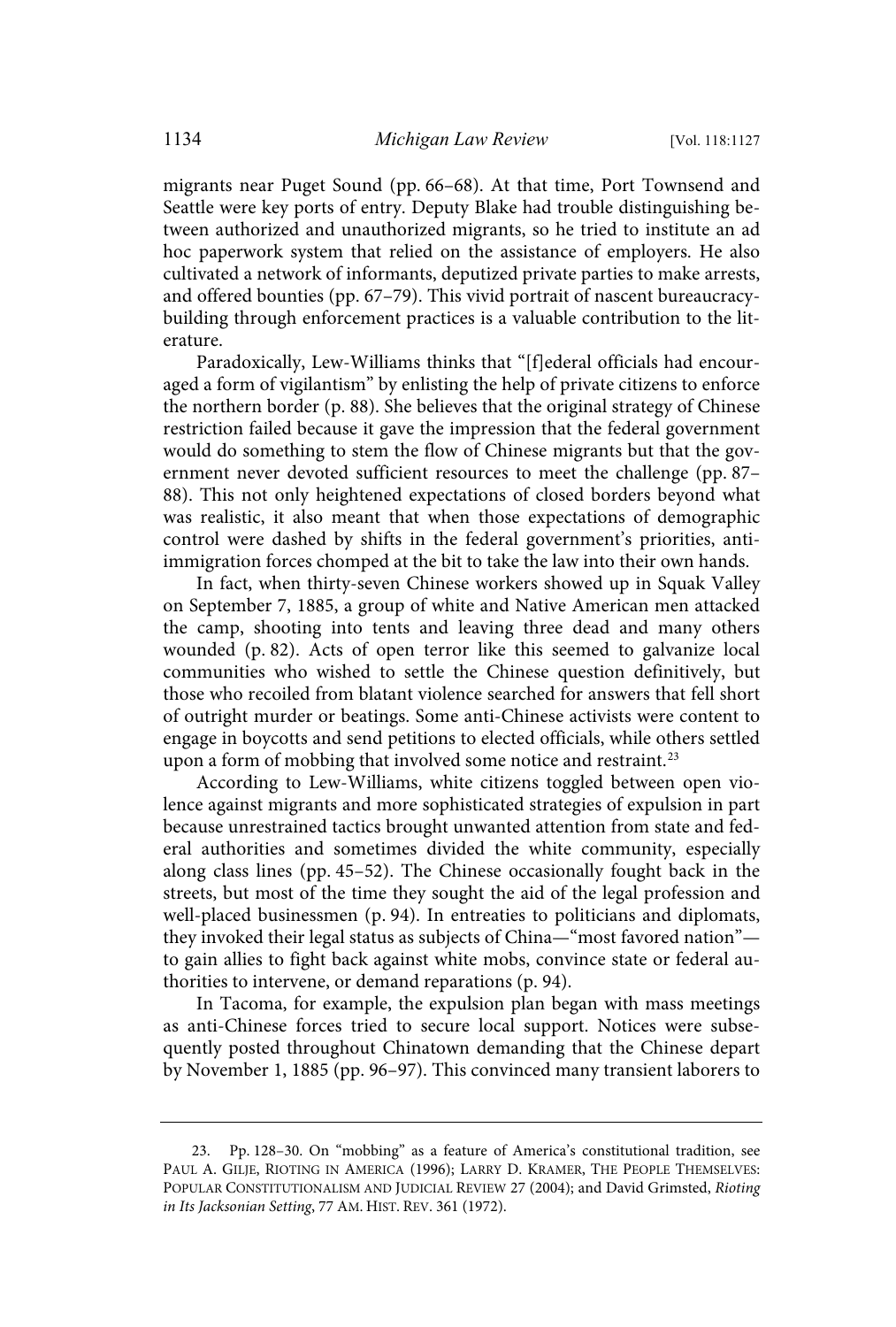flee, but as Lew-Williams points out, Chinese merchants had more financial investments to protect and believed that their greater social integration would allow them to survive racial tensions and insulate them from any reprisals (pp. 96–98). They miscalculated. Community leaders chose to rapidly escalate their efforts to uproot these more established members of society.

\* \* \*

Although her focus is not on the courts, Lew-Williams's book nevertheless enriches our appreciation of late nineteenth-century cases involving migrants. One such case is *Yick Wo v. Hopkins*,<sup>24</sup> in which the Supreme Court vindicated the constitutional rights of a Chinese laundry operator. After reading The Chinese Must Go, one has a better sense of the tumult faced by judges who had to manage not only the priorities of the federal government and the enduring interests of justice but also the realities of cultural discontent. There are some notable bright spots when judges vindicated the constitutional rights of migrants, but their willingness to endorse a vision of permanent foreignness remains a major blemish—one that has cast a long shadow over how American law treats nonwhite migrants.

What we know from the Yick Wo case itself is precious little: the city of San Francisco adopted an ordinance that required laundromat operators to obtain a permit if the building they would be operating from was not built of brick or stone.<sup>25</sup> While race neutral, the law had the effect of forcing every Chinese laundromat operator to apply for a license because they happened to work in wooden structures, and all of the Chinese applicants were summarily denied.<sup>26</sup> Meanwhile, operators of laundries in brick and stone buildings—who were mostly white—got a pass from the law and continued business as usual.

Lee Yick challenged the refusal of his permit on equality grounds and won. The ordinance was couched in terms of public health and cleverly did not mention the Chinese at all. In many other situations, judges have been confounded by such seemingly neutral laws. But in Yick Wo, the Supreme Court expressed skepticism about whether the ordinance actually served the needs of public order, implying that it might have been designed for nefarious purposes. Even more surprising, the justices took the extra step of finding that an unconstitutional motive—hostility to the person's race and national origin—infected local decisions in enforcing the law, and they inferred animus from the lopsided enforcement of the law.

On top of that, the Court held that the Fourteenth Amendment, originally formulated primarily with the plight of freed persons in mind, extends rights to foreign "persons" on American soil.<sup>27</sup> That meant that while Amer-

27. Id. at 369.

<sup>24.</sup> 118 U.S. 356 (1886).

<sup>25</sup>. Yick Wo, 118 U.S. 356.

<sup>26</sup>. Id. at 359–60.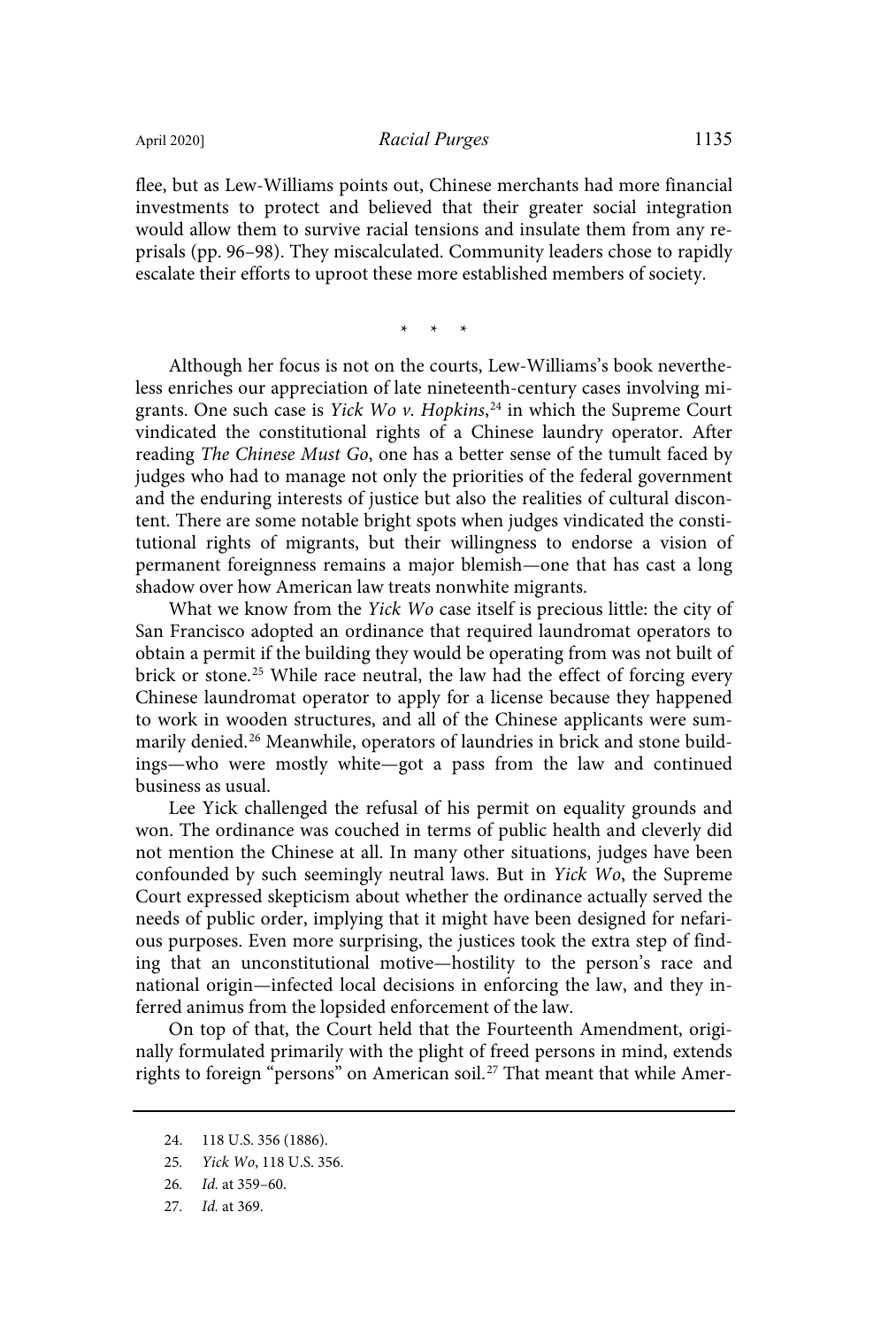ican law might deny Chinese migrants certain kinds of rights like those closely associated with U.S. citizenship (federal law at that time limited naturalization to whites), they could still enjoy enforceable rights to life, liberty, and property as noncitizens. These were all crucial developments in constitutional law apart from recognizing that a treaty can create rights enforceable in federal court. But despite this ringing vindication of constitutional rights, the ruling left much discretion in the hands of state and local authorities, for there was no due process right to enforce, for instance, if state law didn't already recognize that someone had a property interest.

Lew-Williams mentions this case only in passing, but the widespread nature of anti-Chinese hostility she documents throughout The Chinese Must Go must have been such common knowledge that it influenced judges' thinking about the law. In fact, while there is almost no direct discussion of the xenophobic times in Yick Wo itself, the circuit judge who presided over the dispute below did perceive the permit regulation as a means of ingeniously effectuating the banishment of the Chinese from the area. Circuit Judge Sawyer wrote:

The effect of the execution of this ordinance in the manner indicated in the record would seem to be necessarily to close up the many Chinese laundries now existing, or compel their owners to pull down their present buildings and reconstruct of brick or stone; or to drive them outside the city and county of San Francisco, to the adjoining counties, beyond the convenient reach of customers,—either of which results would be little short of absolute confiscation of the large amount of property shown to be now, and to have been for a long time, invested in these occupations. 28

In fact, Sawyer said that the goal of local leaders to effectively expel the Chinese by destroying their livelihood was well known.

That it does mean prohibition, as to the Chinese, it seems to us must be apparent to every citizen of San Francisco who has been here long enough to be familiar with the course of an active and aggressive branch of public opinion and of public notorious events. Can a court be blind to what must be necessarily known to every intelligent person in the state?<sup>29</sup>

He answered his own question by taking judicial notice of racial purges that were happening contemporaneously.

Still, why the discrepancy between the lower court's account, which is compatible with the richer history uncovered by Lew-Williams, and the more buttoned-down Supreme Court opinion? Perhaps the lower-key tone taken in the higher court's ruling was to avoid fanning the flames of anti-Chinese sentiment. If so, the decisionmaking processes on the high court somehow worked to understate the extent of racial violence, whereas the

<sup>28</sup>. In re Wo Lee, 26 F. 471, 474 (C.C.D. Cal. 1886). On the widespread use of zoning laws to push Chinese restaurants out of business, see Gabriel J. Chin & John Ormonde, The War Against Chinese Restaurants, 67 DUKE L.J. 681 (2018).

<sup>29</sup>. Wo Lee, 26 F. at 475.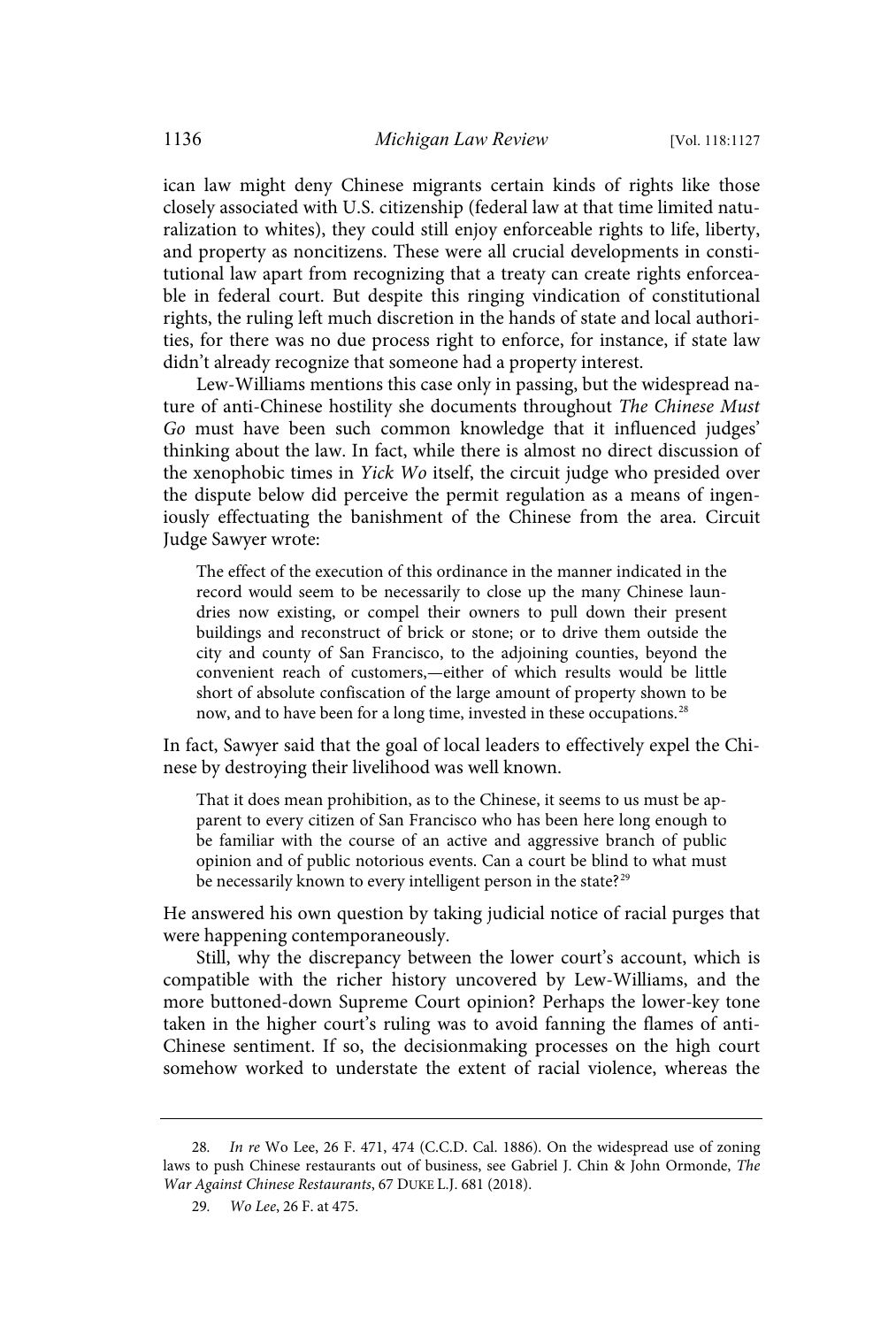judges closer to the ground seemed more motivated to record those abuses. Whatever the case, given the sophisticated method of legal expulsion attempted there—not through vigilantism but through a process that's infinitely harder to detect because it relies on the discretion of local bureaucrats—this seems like a missed opportunity by the Supreme Court to fully document and brush back such forms of inequality.

There is another case that illustrates the effect of judges closer to the ground, who might have had first- or second-hand knowledge of anti-Chinese mobilization. Justice Stephen Field, who hailed from California, handled a challenge to a law aimed at the Chinese while riding circuit. <sup>30</sup> Ho Ah Kow wound up in jail because he violated a San Francisco ordinance that required at least 500 cubic feet of space for each person in a dwelling. <sup>31</sup> The migrants typically lived in close quarters to be able to save enough to send money back to loved ones in China. <sup>32</sup> The moment he was arrested, Ho Ah Kow faced the prospect of losing all his hair, which he wore in a traditional pigtail, because a separate law required the sheriff to shave the head of anyone he detained.<sup>33</sup>

In an amazing ruling, Justice Field found this policy to be a form of torture constituting "a cruel and unusual punishment" as well as a denial of equal protection of the laws. <sup>34</sup> He appeared to see the policy as part of a wider strategy of expelling the Chinese by humiliating them. "The ordinance was intended only for the Chinese in San Francisco," Field wrote.<sup>35</sup> "This was avowed by the supervisors on its passage, and was so understood by everyone. The ordinance is known in the community as the 'Queue Ordinance,' being so designated from its purpose to reach the queues of the Chinese, and it is not enforced against any other persons."<sup>36</sup>

Toward the end of his opinion, Field explicitly mentioned the popular tactic of racial purges. "We are aware of the general feeling—amounting to positive hostility—prevailing in California against the Chinese, which would prevent their further immigration hither, and expel from the state those already here,"<sup>37</sup> Field wrote. Unfortunately, he also accepted that the Chinese were unassimilable: "Their dissimilarity in physical characteristics, in language, manners and religion, would seem, from past experience, to prevent

- 33. Ho Ah Kow, 20 Alb. L.J. at 251.
- 34. Id. at 252.
- 35. Id.

36. Id. Justice Field is even more explicit in a ruling three years later, saying that "there now exist, and have existed for years, with the residents of the city and county of San Francisco, and its citizens and tax-payers, great antipathy and hatred toward the people of his race." In re Quong Woo, 13 F. 229, 230 (C.C.D. Cal. 1882) (striking down licensing scheme requiring applicant to secure recommendation of twelve tax-paying citizens from the block where a laundry was proposed).

37. Ho Ah Kow, 20 Alb. L.J. at 253.

<sup>30.</sup> Ho Ah Kow v. Nunan, 20 Alb. L.J. 250 (C.C.D. Cal. 1879).

<sup>31</sup>. Id. at 250–51.

<sup>32</sup>. See pp. 21–24.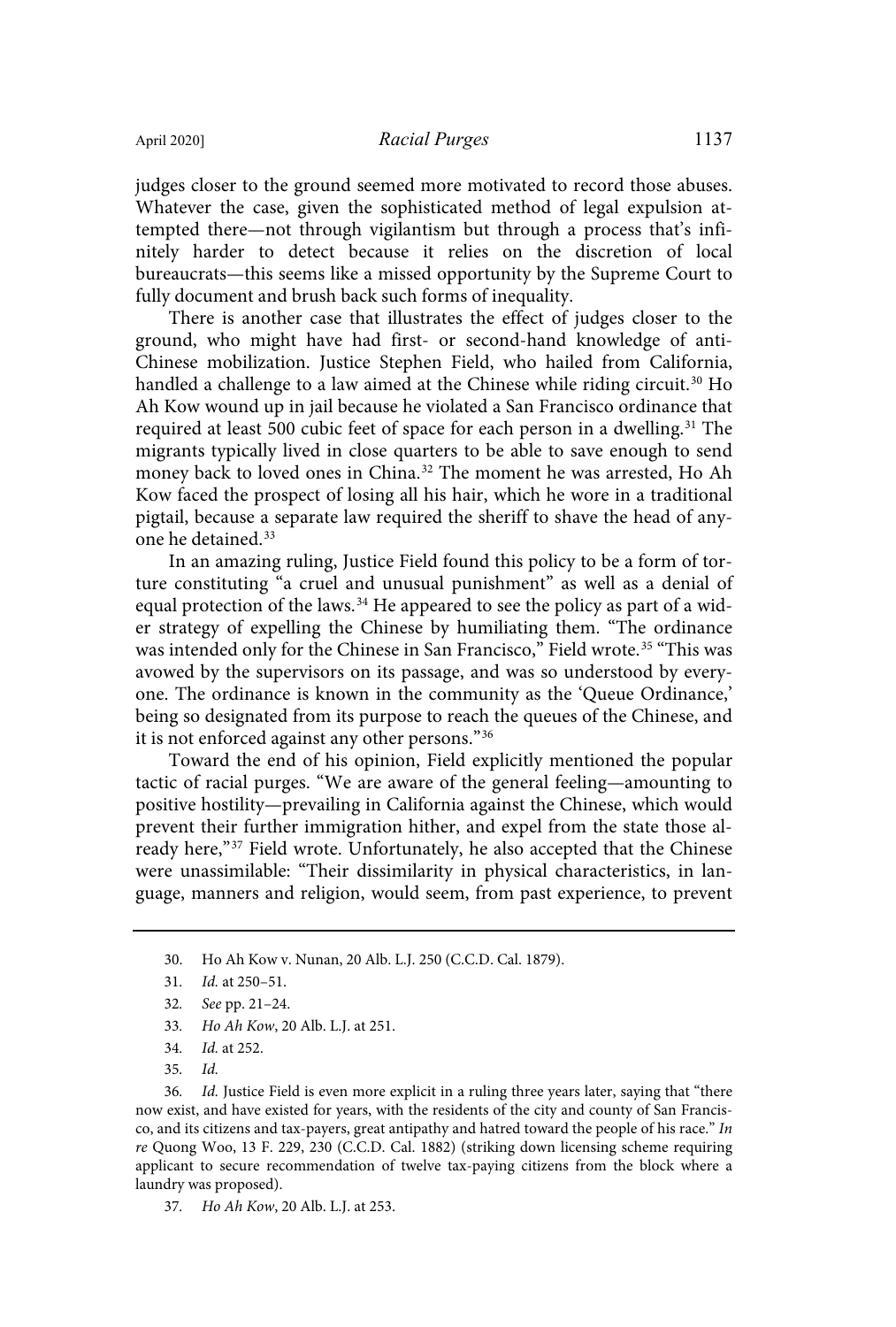the possibility of assimilation with our people." <sup>38</sup> And he stated that restrictions on Chinese migration were probably justified: "thoughtful persons, looking at the millions which crowd the opposite shores of the Pacific, and the possibility at no distant day of their pouring over in vast hordes among us, giving rise to fierce antagonisms of race, hope that some way may be devised to prevent their further immigration."<sup>39</sup>

Field then shifted gears by offering a strong nationalist vision that left no power over immigration to state and local officials:

We feel the force and importance of these considerations; but the remedy for the apprehended evil is to be sought from the general government, where, except in certain special cases, all power over the subject lies. To that government belong exclusively the treaty-making power, and the power to regulate commerce with foreign nations, which includes intercourse as well as traffic, and . . . the power to prescribe the conditions of immigration or importation of persons.<sup>40</sup>

Field thought that further outrages could be avoided by the federal government seizing total control of immigration enforcement. He continued:

The state in these particulars, with those exceptions, is powerless, and nothing is gained by the attempted assertion of a control which can never be admitted.... [N]othing can be accomplished in that direction by hostile and spiteful legislation on the part of the State, or of its municipal bodies, like the ordinance in question  $\dots$ .<sup>41</sup>

In this and other cases, federal judges sometimes interpreted federal law and the U.S. Constitution to defend commercial and diplomatic interests in Chinese migration (pp. 60–62).

Lew-Williams also does not spend much time analyzing the landmark case Wong Kim Ark,<sup>42</sup> beyond noting that the justices read the Fourteenth Amendment to confer citizenship upon the children of Chinese migrants born in the United States even though their parents were barred from naturalization (p. 228). But it bears explaining how the history and rhetoric of exclusion played a major role in that case. In deciding that the Fourteenth Amendment's birthright citizenship language encompassed the Chinese, the Court cited two legislative discussions that referenced the children of Chinese migrants.<sup>43</sup> Both times, proponents of the Civil Rights Act of 1866, as well as the Fourteenth Amendment, which was modeled on that law,

<sup>38</sup>. Id.

<sup>39</sup>. Id.

<sup>40</sup>. Id.

<sup>41</sup>. Id. This position would be crystalized as the "plenary power" doctrine, giving Congress power to regulate immigration to the exclusion of the states. See Chae Chan Ping v. United States, 130 U.S. 581 (1889).

<sup>42.</sup> United States v. Wong Kim Ark, 169 U.S. 649 (1898).

<sup>43</sup>. Id. at 697–98.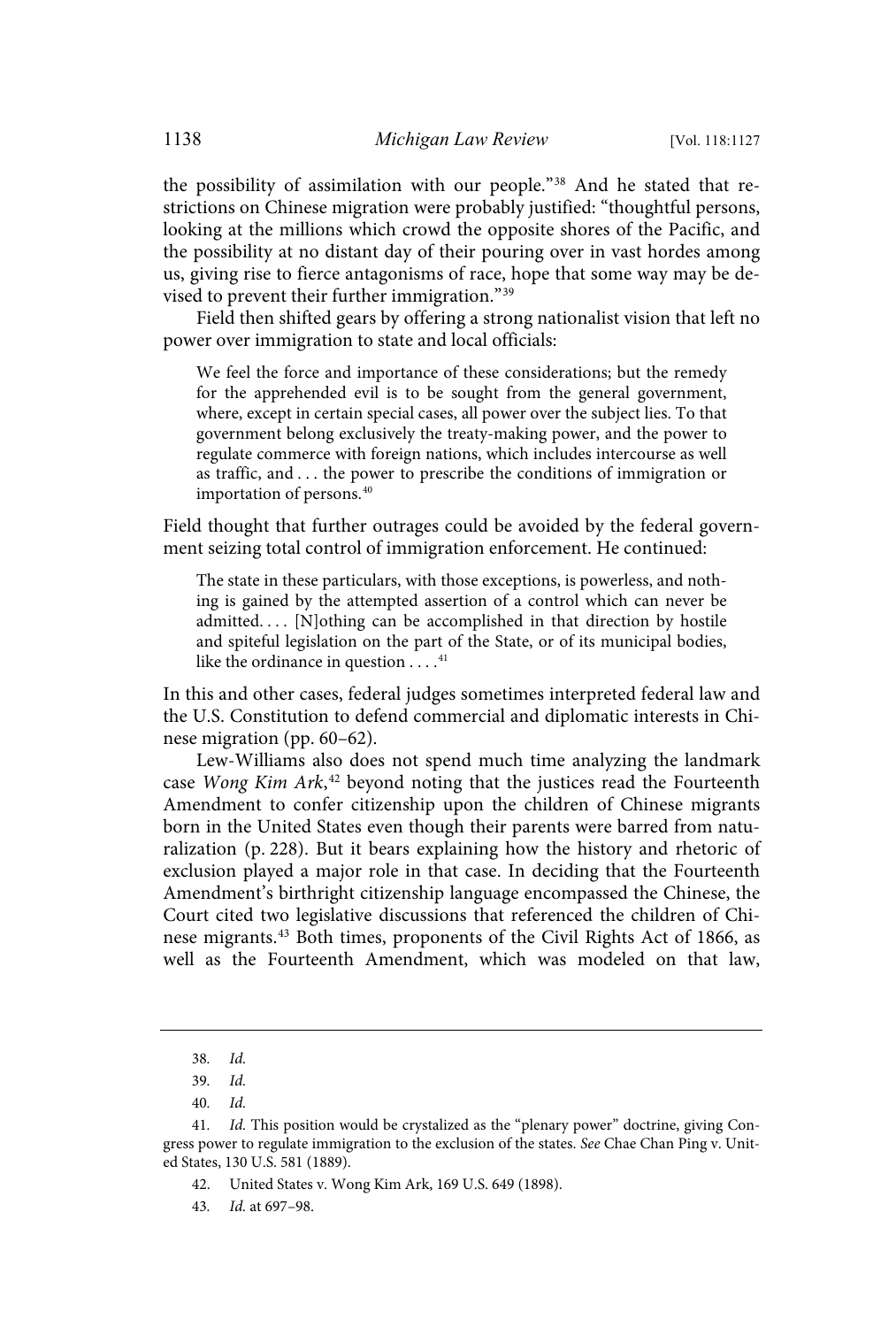acknowledged that under the provision "the child of an Asiatic is just as much a citizen as the child of a European."<sup>44</sup>

That Chinese migrants came up during these debates was crucial to convincing judges to resist a tendency that had emerged to limit the interpretation of the Reconstruction Amendments to freed persons despite the Amendments' broad language. In other words, through a perverse stroke of luck, Chinese migration had become so controversial that this vulnerable population's oppression percolated into constitutional debate. Drafters had a chance to exclude people of Chinese ancestry or migrants generally from the protection of the Fourteenth Amendment but chose not to do so.

Representative Cowan of Pennsylvania objected twice to the proposed language of birthright citizenship, the first time exclaiming, "The children of German parents are citizens; but Germans are not Chinese."<sup>45</sup> He also alluded to negative sentiment on the West Coast in a failed bid to get the Chinese explicitly excluded from the language of the Fourteenth Amendment. Cowan said,

I do not know how my honorable friend from California looks upon Chinese, but I do know how some of his fellow-citizens regard them. I have no doubt that now they are useful, and I have no doubt that within proper restraints, allowing that State and the other Pacific States to manage them as they may see fit, they may be useful; but I would not tie their hands by the Constitution of the United States so as to prevent them hereafter from dealing with them as in their wisdom they see fit. 46

Drawing on these exchanges, the justices explicitly subordinated laws restricting Chinese migration to the Fourteenth Amendment rather than allowing their racial views to shape judicial interpretation of the provision. The crucial effect was that birthright citizenship could not be altered by Congress.

For the dissenters, Justices Fuller and Harlan, laws meant to restrict Chinese migration merely recognized the inalterably foreign nature of Chinese people: even those born in America were nothing more than "aliens by descent, but born on our soil." <sup>47</sup> In their view, "[t]he right of a nation to expel or deport foreigners who have not been naturalized or taken any steps toward becoming citizens of a country, is as absolute and unqualified as the

<sup>44</sup>. Id.

<sup>45</sup>. Id. at 697. It wasn't lost on the Court that a reading of the Fourteenth Amendment that denied birthright citizenship to the Chinese would also harm the children of European migrants. "To hold that the Fourteenth Amendment of the Constitution excludes from citizenship the children, born in the United States, of citizens or subjects of other countries, would be to deny citizenship to thousands of persons of English, Scotch, Irish, German or other European parentage, who have always been considered and treated as citizens of the United States." Id. at 694.

<sup>46</sup>. Id. at 698.

<sup>47</sup>. Id. at 706.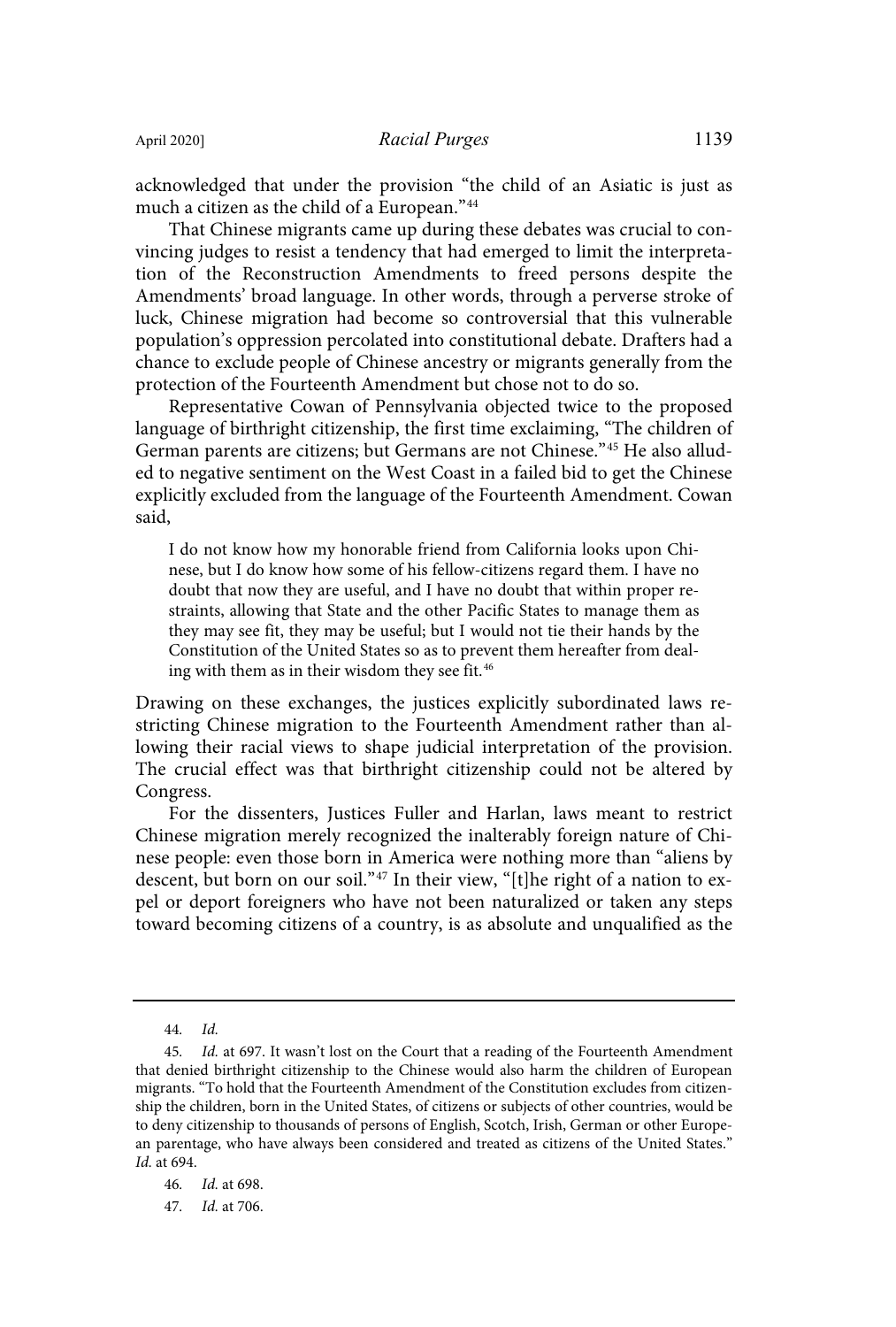right to prohibit and prevent their entrance into the county."<sup>48</sup> They then recycled earlier language that justified treating the children of Chinese noncitizens differently from other children on cultural grounds: they comprise "a distinct race and religion, remaining strangers in the land, residing apart by themselves, tenaciously adhering to the customs and usages of their own country, unfamiliar with our institutions, and apparently incapable of assimilating with our people, might endanger good order, and be injurious to the public interests." <sup>49</sup> Proponents of cultural or racial nationalism had lost the debate on that day, but the battle was just beginning.

#### II. EXPULSION AND POPULAR SOVEREIGNTY

What civic leaders did in cleansing Tacoma of the Chinese was praised by George Dudley Lawson in the Overland Monthly as "the Tacoma method."<sup>50</sup> He described it as nothing more than the age-old practice of "expel[ling] intruders or exil[ing] obnoxious members" of society, a somewhat drastic move, but one that could be justified according to "the higher law of self-preservation."<sup>51</sup> The power to remove undesirables was explicitly defended on grounds of popular sovereignty and mutual self-defense. Lawson wrote,

The Tacoma method is an application of the principle that all of the rights of the people cannot be conditioned or defined in the statute books . . . and that remedies and resorts must be left, in some degree, to be indicated by emergencies. Every government on the face of the earth recognizes this principle, and to all communities of the governed it is a vital one.<sup>52</sup>

Lawson's statement was echoed throughout the American West, and this persistent appeal to popular sovereignty to rationalize these purges reveals an ugly strain in our political tradition—one that underscores just how malleable this rhetoric has always been as well as the remarkably broad range of ends that language can be used to promote. On these occasions, higher law discourse was used to defend everything from bloodless racial purges to injustices such as threats, racist boycotts, beatings, shootings, destruction of property, and murder.

For her part, Lew-Williams points out that the creative instigators of these local displacements later felt vindicated by legal decisions that affirmed the country's power to completely exclude Chinese laborers, especially when

52. Lawson, supra note 2, at 238. At another point, he called what the white residents of Tacoma did to the Chinese as "the local application of Abraham Lincoln's principle of a government 'of the people, by the people, and for the people.'" Id. at 239.

<sup>48</sup>. Id. at 726 (Fuller, J., dissenting).

<sup>49</sup>. Id. at 731.

<sup>50.</sup> Lawson, supra note 2, at 234.

<sup>51</sup>. Id. at 234–35. Similarly, the Tacoma News called the racial purge a "glorious victory" and legitimate exercise of the "'indefeasible right' of a community 'to purge itself of obnoxious elements.'" Karlin, supra note 4, at 280.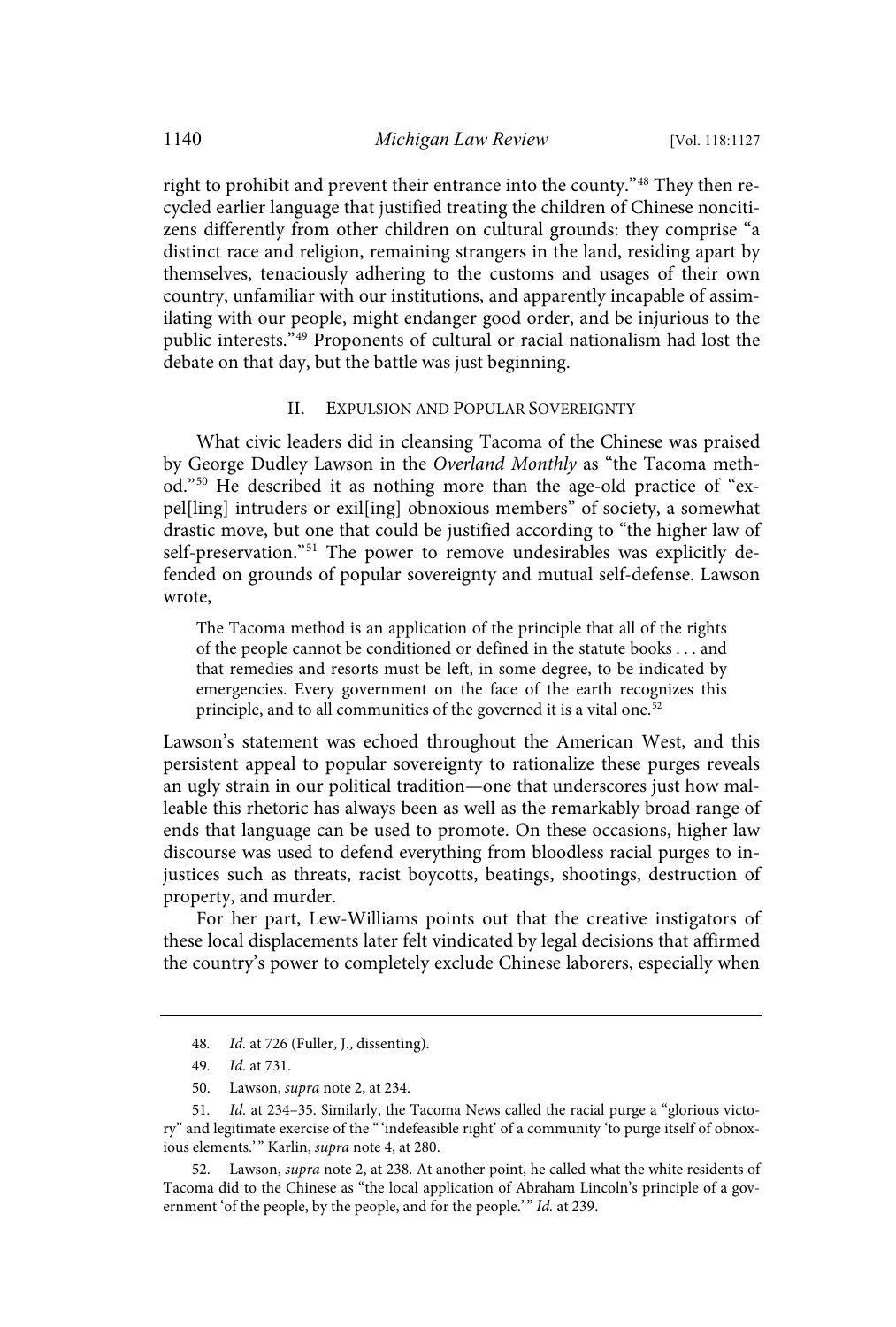those decisions relied on rationales grounded in mutual self-defense and cultural incompatibility. Even though the Supreme Court ultimately denied them a formal role in immigration enforcement,<sup>53</sup> they believed that they had simply been doing at the grassroots level what the Court finally said was within the power of Congress to accomplish more comprehensively.

But the fact of the matter was that these citizens never felt the need to ask for permission before they acted. Their appeal to natural law was sometimes defended on a theory of political breakdown, or as a response to repeated grievances unheard, or as a kind of interstitial act neither authorized nor explicitly permitted by the law (Chapter Four). These purgers were not always consistent in their arguments, but they generally felt that the scale of the problem was enormous, that there were exigencies involved, and that when people assembled as they did, they were authorized to supersede any treaty or ordinary law that stood in the way. Mobilized thus, the community was then capable of carrying out harsh but necessary measures.

For many white residents, that extralegal form of self-help was explicitly linked to demographic control to preserve white supremacy. Tacoma's Chinese population had swelled to 800 or so, <sup>54</sup> and now its presence was perceived to be damaging cultural mores and discouraging economic investment in the city. So the people would do what state and national leaders refused to do—in that sense, this could be understood as an instance of exploiting federalism for the sake of preserving a racist vision of social order. "[T]he race is an undesirable element, and should not be allowed to obtain a foothold on our soil," Lawson insisted, praising Oregon laws that barred Chinese people from owning property in the state and recognized the Chinese as "a transitory race."<sup>55</sup> But Washington's territorial laws did not recognize this same difference in the races, and that gave rise to the need for selfhelp by whites. Lawson thought removal was justified because the Chinese had "formed a colony of leeches" and become "a menace to public health and safety." <sup>56</sup> He claimed that once Tacoma became "one-tenth Chinese," "conditions were becoming antagonistic to white occupation."<sup>57</sup> Indeed, he insisted that "at least nine-tenths of the white residents sympathized entirely with the movement to make it a white man's town of peace and plenty." 58

Community leaders had help mobilizing anti-Chinese sentiment. Along these lines, Lew-Williams shows that the Knights of Labor played a significant role in the purges (pp. 118–19). Not all union figures were committed to driving the Chinese out of the country, but key leaders did see a benefit to organizing white workers around the issue (p. 118). Labor's influence ratcheted up the sense of economic competition and denied migrants sup-

58. Id.

<sup>53.</sup> Chae Chan Ping v. United States, 130 U.S. 581 (1889).

<sup>54.</sup> Lawson, *supra* note 2, at 234.

<sup>55</sup>. Id. at 238.

<sup>56</sup>. Id. at 235.

<sup>57</sup>. Id. at 234.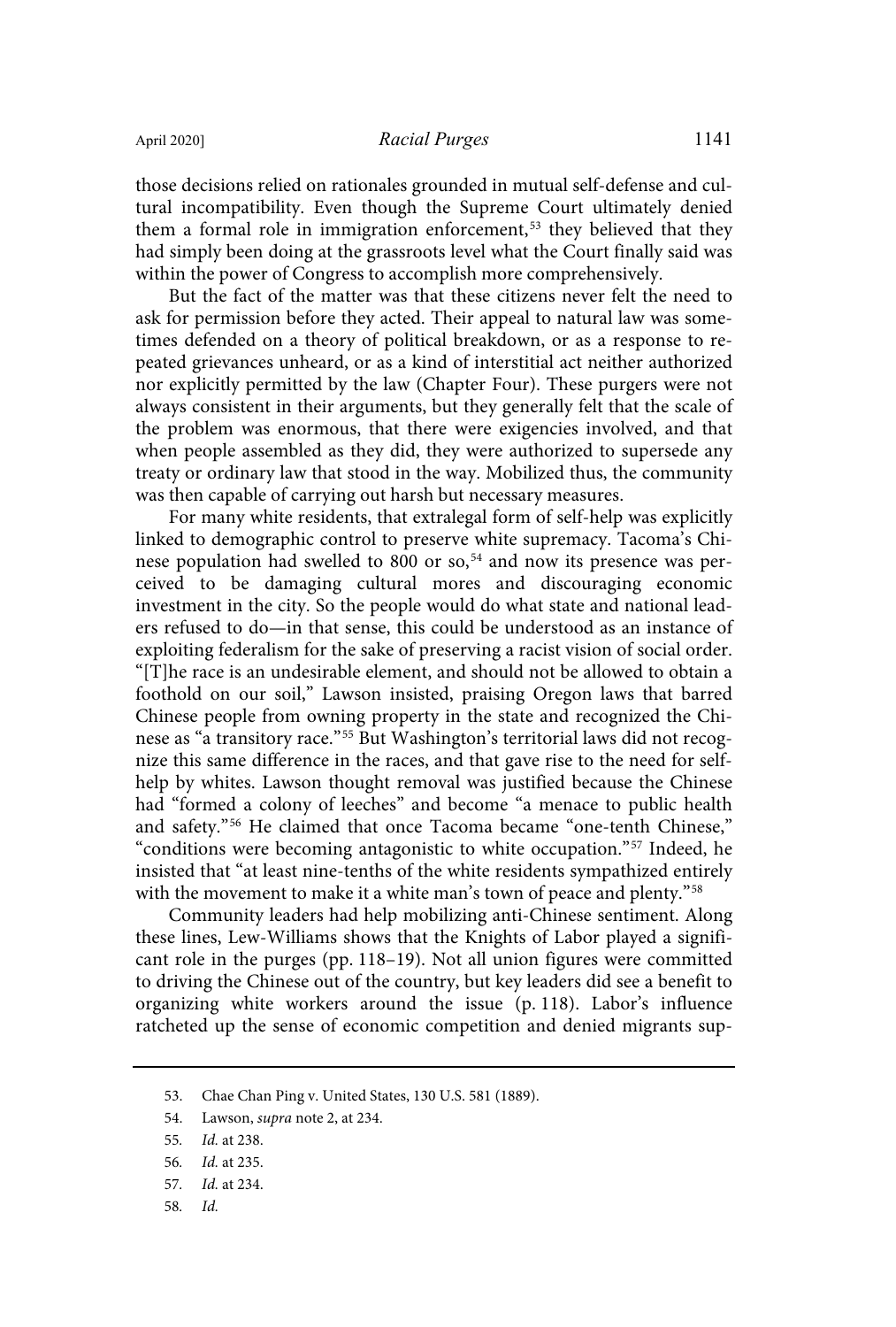port from working-class white people. In fact, a number of law enforcement figures belonged to the union, and when it came time for the purge of Tacoma, they either actively participated in the removal or refused to come to the aid of the Chinese at their most desperate hour (pp. 121–23).

As Lew-Williams explains, those who carried out Chinese expulsions felt they were acting nonviolently (pp. 121–24), and this played a role in the popularity of the method. Lawson himself argued that "Tacoma is to be congratulated" because its residents had shown supreme restraint; their actions escaped even the appearance of riot or violence."<sup>59</sup> At least their efforts fell short of the talk of extermination that had started to permeate mass meetings, and they involved no lynchings or fire bombings. 60

Leaders of the purge gave Tacoma's Chinese residents advance notice, demanding that they go (pp. 96–97). Within two weeks of notices posted everywhere, Chinatown had emptied by half. <sup>61</sup> But that wasn't good enough, according to the local paper. "If any are allowed to remain, others will come," warned the Tacoma Ledger. Then the metaphor of ritual purification: "There must be a clean sweep and a thorough application of disinfectant after the sweeping is done" (p. 123).

That final removal of the remaining fifty to one hundred or so migrants, described as "intruders" and "[l]ingering Mongols" (p. 123), was effectuated in a manner Lawson defended as consistent with "the recognition and protection of all human rights that could . . . be demanded for any class of men, in its natural and necessary removal from a community where it had ceased to be useful and had become dangerous, or let us say, only inconvenient."<sup>62</sup> He pointed to the fact that city and county "peace officers" were involved the entire time and that the migrants were told they had to leave but would not be hurt. <sup>63</sup> Indeed, as Lew-Williams points out, during the purge the mayor, who was supervising the events, turned and asked the sheriff whether the

<sup>59</sup>. Id. at 238; see also 1 HERBERT HUNT, TACOMA: ITS HISTORY AND ITS BUILDERS 373 (1916) ("It was a mob, but an orderly mob as mobs go.").

<sup>60.</sup> Jean Pfaelzer documents many of the attacks that occurred against the Chinese in California. White miners carried out "ruthless evictions" in places like El Dorado County, Placer County, and Shasta County. Throughout the spring and summer of 1852, white miners attacked the camps of Chinese miners, barred wagons containing their equipment from entering, and set fire to their tents and tools. PFAELZER, supra note 12, at 10–16. In 1858–1859, a race war began when 200 armed white men on horseback rode from camp to camp, ordering the Chinese to leave the area and give up any claims. A local sheriff tried to help the Chinese resist these racial purges by arresting vigilantes, but his men were outnumbered and he had to telegram for help from the governor: "An armed body of men, 300 strong and increasing, is organized for the purpose of driving the Mongolians out, in defiance of the law and its officers," Shasta County Sheriff Clay Stockton wrote. Id. at 13–16. These same techniques were used against Latin Americans and Native Americans who also came to mine the land. Id. at 17– 24. On the life of Chinese miners, see David V. DuFault, The Chinese in the Mining Camps of California: 1848-1870, 41 HIST. SOC'Y S. CAL. Q. 155 (1959).

<sup>61.</sup> Lawson, supra note 2, at 235.

<sup>62</sup>. Id.

<sup>63</sup>. Id. at 236.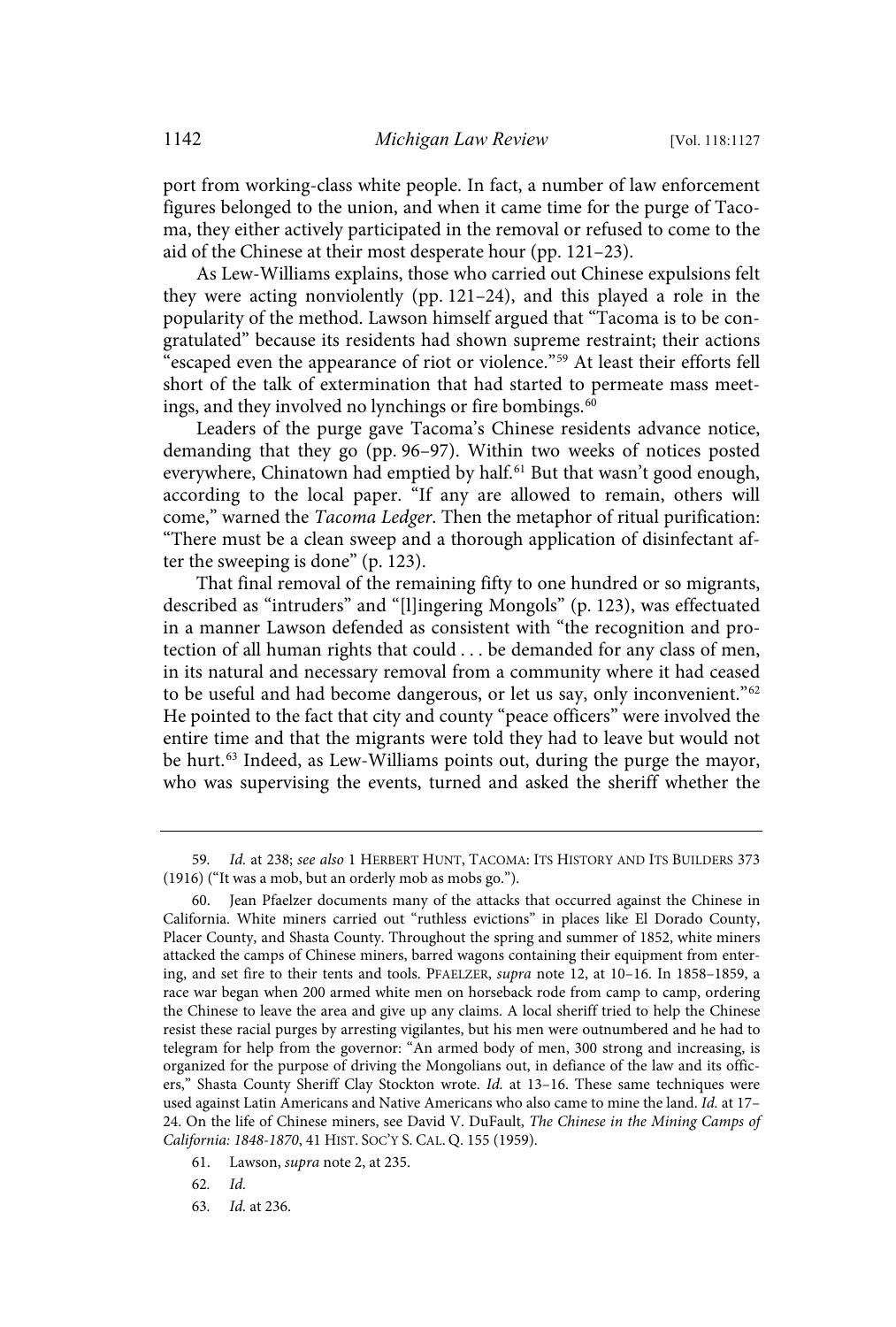armed white citizens were a "mob" (p. 123). The sheriff replied that the men carrying out the purge were acting within the law, since they were carrying out the racial purge in an orderly fashion: "Their men [are] orderly and [do] not demand any interference" (p. 123).

After "the final exodus" was accomplished, Lawson predicted that "the removal of the little yellow man, will go far to immortalize the pleasant city at the head of Puget Sound."<sup>64</sup> As horrific as Lawson's defense of a racial purge sounds now, it is apparent that his view was widely shared at the time. White people who carried out the mass removals of Chinese people believed that they were in the right and that they were behaving within the bounds of higher law—even when doing so conflicted with federal law or international obligations. They met publicly, deliberated openly, gave notice before applying force, sometimes offered provisions to those they were displacing, and refrained from what they felt to be unnecessary violence.

Those responsible for leading the Chinese purges also meant to send a message to business leaders, elected officials, and judges. Partway through her book, Lew-Williams clarifies that expulsion was distinctively political and communicative: those who carried out the practice believed they were "broadcast[ing]" demands for legal change (pp. 116, 133). Her definition of expulsion thus emphasizes its dialogic role as "a form of violent racial politics, that is, group violence intended to make a national political statement but meted out against a local racial minority" (p. 116).

And more than one community wanted to send a message. When the purges made their way to Seattle, federal troops had to be called out twice (pp. 106–07). Just before the first Seattle purge took place, anti-Chinese activists met with leading Chinese merchant-contractors to try to get them to remove themselves. Businessmen who employed Chinese laborers began to send them away (p. 105). But this concession was not enough to arrest the logic or momentum of expulsion.

Lew-Williams tells this terrifying chapter of our nation's history with brutal honesty, from many perspectives at once, and she doesn't give anyone a free pass. In an especially effective part of the book, she presents a firsthand account of the Chinese expulsions from the point of view of white citizens who were sympathetic to their suffering (Chapter Five). These figures included Washington Territorial Governor Watson C. Squire and his wife, Ida Squire, and Alexander Farquharson, owner of a barrel-manufacturing business, who stood his ground and stopped vigilantes from seizing his Chinese workers (pp. 139, 151–52). Each of these figures could have been stalwart allies, and some even came to the aid of migrants in need, but most emerged from these racial conflicts firmly convinced that only a drastic solution could restore domestic tranquility.

Governor Squire, a transplant from the Northeast, initially believed that people of Chinese ancestry faced a lot of prejudice (p. 139). But after living through the purges of Seattle, he came to accept "the intense feeling of an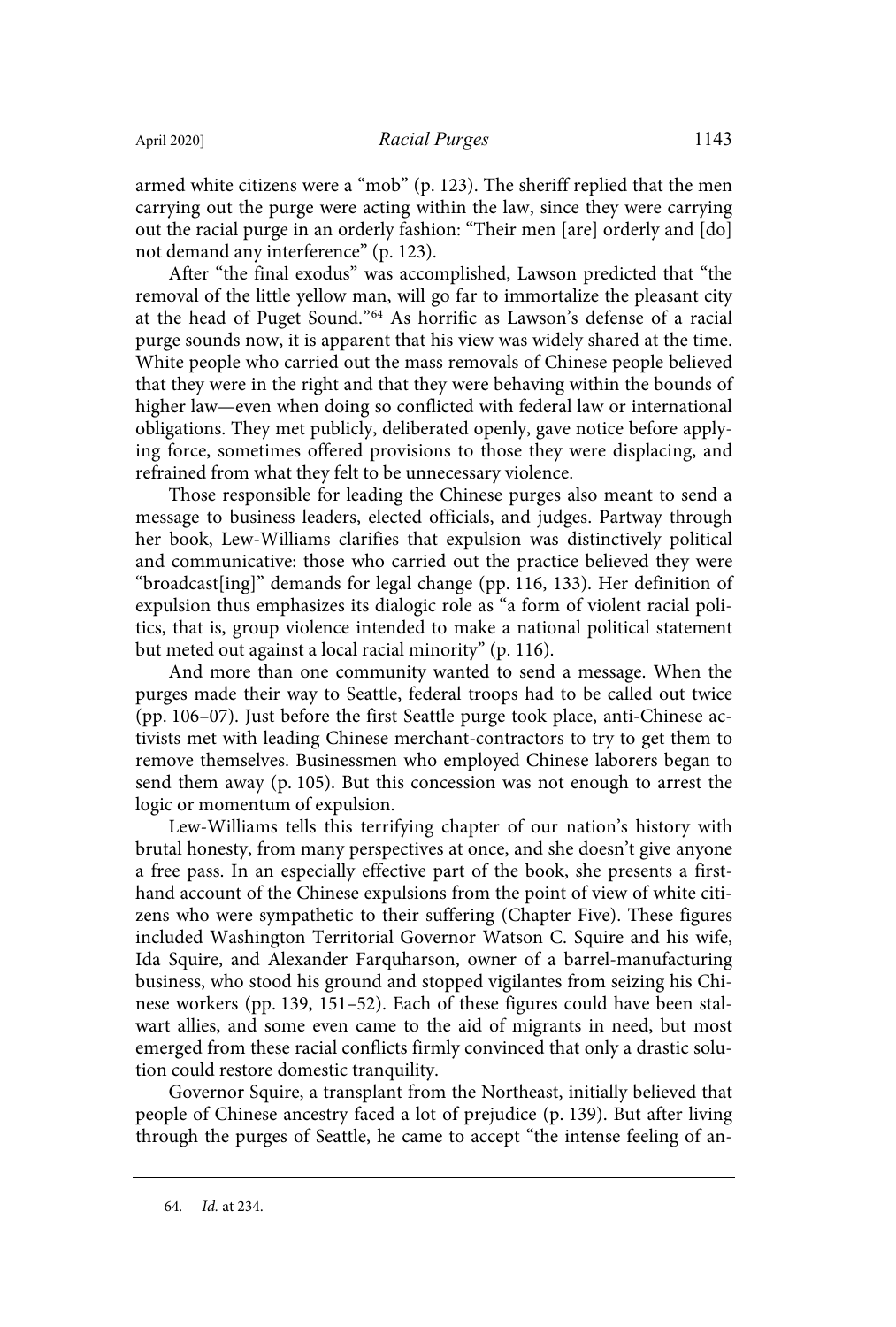tagonism that is seated in the breasts of the great body of our labouring people in reference to the Chinese" (p. 143). Barely a month after the events in Tacoma, Squire asked Washington's Territorial Assembly to petition Congress to end all Chinese migration, saying that the continued presence of the Chinese spelled the end of "Christian civilization" (p. 165).

For her part, Ida Squire found the thought of hundreds of Chinese people "crowded on the wharf—trembling and crying" to be "cruel" (p. 146). Experiencing the purges, however, shook her to the core. Fear of the "roughs"—white vigilantes who would not stop at the color line, but would also attack white allies of the Chinese—led her to want the migrants gone even though they had made her life more comfortable (p. 147). This moved her toward tolerating voluntary repatriation, with the charity of white people willing to help fund the cost of travel to get Chinese people out of town (pp. 147–48).

Farquharson, who owned a plant in Puyallup, told his Chinese workers to arm themselves and even went face-to-face with vigilantes who threatened to burn his factory to the ground (pp. 148–52). His fellow citizens hanged him in effigy (p. 150). Farquharson never turned his Chinese employees over to the purge committees, but the threats and disruptions to his business eventually took a toll. He stopped hiring people of Chinese ancestry and told those on his payroll to move on. As Lew-Williams tells us, "over the winter of 1885–1886, Farquharson was among scores of employers who discharged thousands of Chinese workers from the mines, farms, factories, and railroads of the U.S. West" (p. 152).

Some white allies did come to the aid of Chinese migrants, but they faced social ostracism and violence for being "China lover[s]" and "white Chinamen."<sup>65</sup> In the face of such repercussions for defending racial equality and opposing violence, many eventually succumbed to the logic of expulsion on a grander scale, as long as they were not the ones who had to carry it out.

Lew-Williams's portrayal of these racial purges complicates our knowledge of the American political tradition. A great deal of constitutional law scholarship is narrowly (perhaps even selectively) focused on egalitarian episodes of popular lawmaking: the black civil rights movement, women's suffrage, Occupy Wall Street, Black Lives Matter. <sup>66</sup> But once you digest the breadth of local Chinese removals and the rhetoric that surrounded them,

<sup>65.</sup> In Whatcom County, Washington, white people who refused to participate in the purges were derided as "white Chinamen." Kie Relyea, Remembering Washington's Chinese Expulsion 125 Years Later, SEATTLE TIMES (Nov. 7, 2010, 9:46 AM), https://www.seattle times.com/seattle-news/remembering-washingtons-chinese-expulsion-125-years-later [https:// perma.cc/QD9H-Q2DB]; see also p. 151 (reporting that Farquharson was charged with being "a China lover").

<sup>66.</sup> Mostly genial accounts of popular sovereignty in America include BRUCE ACKERMAN, WE THE PEOPLE: FOUNDATIONS (1991), and KRAMER, supra note 23. But see MARY ZIEGLER, AFTER ROE: THE LOST HISTORY OF THE ABORTION DEBATE (2015); Linda Greenhouse & Reva B. Siegel, Before (and After) Roe v. Wade: New Questions About Backlash, 120 YALE L.J. 2028 (2011).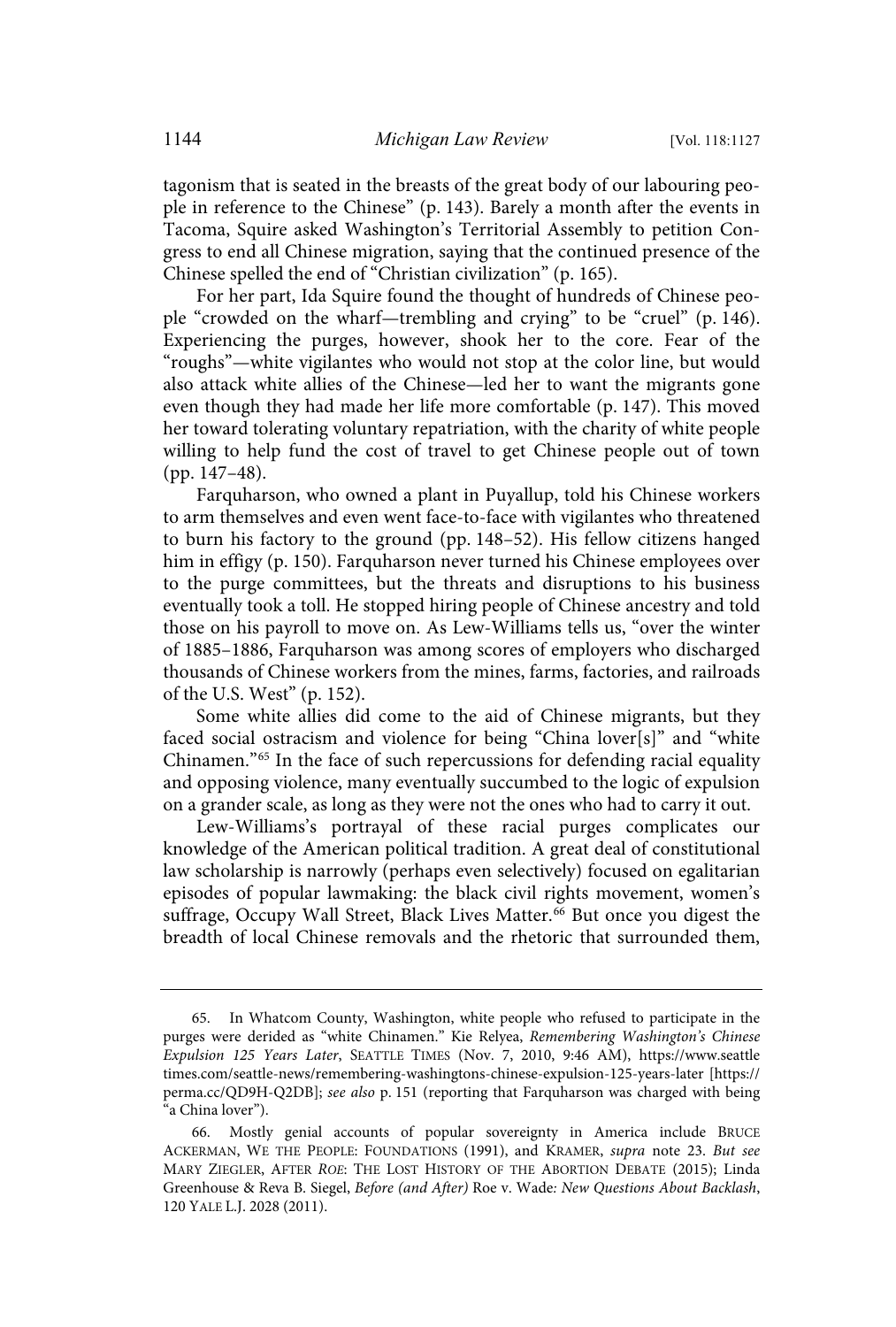you cannot help but see our tradition more capaciously: popular sovereignty has also been used to license massive acts of inhumanity and inequality. It is a more accurate picture, even though it shines the light on some darker corners of popular constitutionalism.

First, the scenes of Chinese expulsions highlight once again the destabilizing nature of popular sovereignty. Not only is it indeterminate who can legitimately speak for the people, but it is also a deeply contested question when the people may speak. While the script for popular lawbreaking is always the same—significant unaddressed grievances justify extreme collective measures—the templates for direct action, which are composed of not just the basic script but also the different reasons and ends, can be very different. The more portable a particular template for popular action, the more easily anyone with a grievance can—by associating with like-minded individuals claim the authority to act in the higher law tradition. The same formula that justified a revolutionary break from British rule can also be recycled, as it was here, on a more local level, for an even more discrete set of complaints.

Second, there is an intrinsic connection between delegitimizing ordinary law and generating a license for violence. The first is done to create space for the second. Relatedly, there is a temptation to overlook the violence if it is narrow in scope or not as bad as someone else's past violent act. These fine lines between episodes of violence are all drawn on the wrong side of the law. To be sure, not every act of lawbreaking is violent. Strikes, boycotts, and civil disobedience geared toward legal transformation all try to thread the needle. But the rhetoric of popular sovereignty, once engaged, tends to create evergreater room for forceful action.

Not everyone is willing or able to hold the line. Abolitionist John Brown offers a cautionary tale. Brown started out cautiously, engaging in activities on behalf of the Underground Railroad, but once he began justifying acts of violence according to the higher law tradition, he found it harder and harder to draw lines that couldn't later be reset to accommodate more severe acts of force. <sup>67</sup> Fighting back against slave catchers based on a natural law theory of self-defense led to affirmative acts of slave stealing, whether the enslaved person was ready for liberation or not. Eventually, his attack on Harper's Ferry seemed as defensible as anything else he did before, since there were many individuals and institutions that played some role in the morally bankrupt practice of slavery. If slavery was really best understood as a "war of one portion of [the country's] citizens upon another," then self-defense could justify nearly anything.<sup>68</sup>

Third, popular sovereignty can sometimes be used not to create permanent institutions, as the framers of new constitutions do, but instead to justify ad hoc organizations—adjuncts to law enforcement, deliberative conventions as alternatives to city or county government—and then to imbue them with a gloss of legitimacy. These extralegal institutions may exist

<sup>67</sup>. See Robert L. Tsai, John Brown's Constitution, 51 B.C. L. REV. 151, 176 (2010).

<sup>68.</sup> TSAI, supra note 18, at 92, 108–17.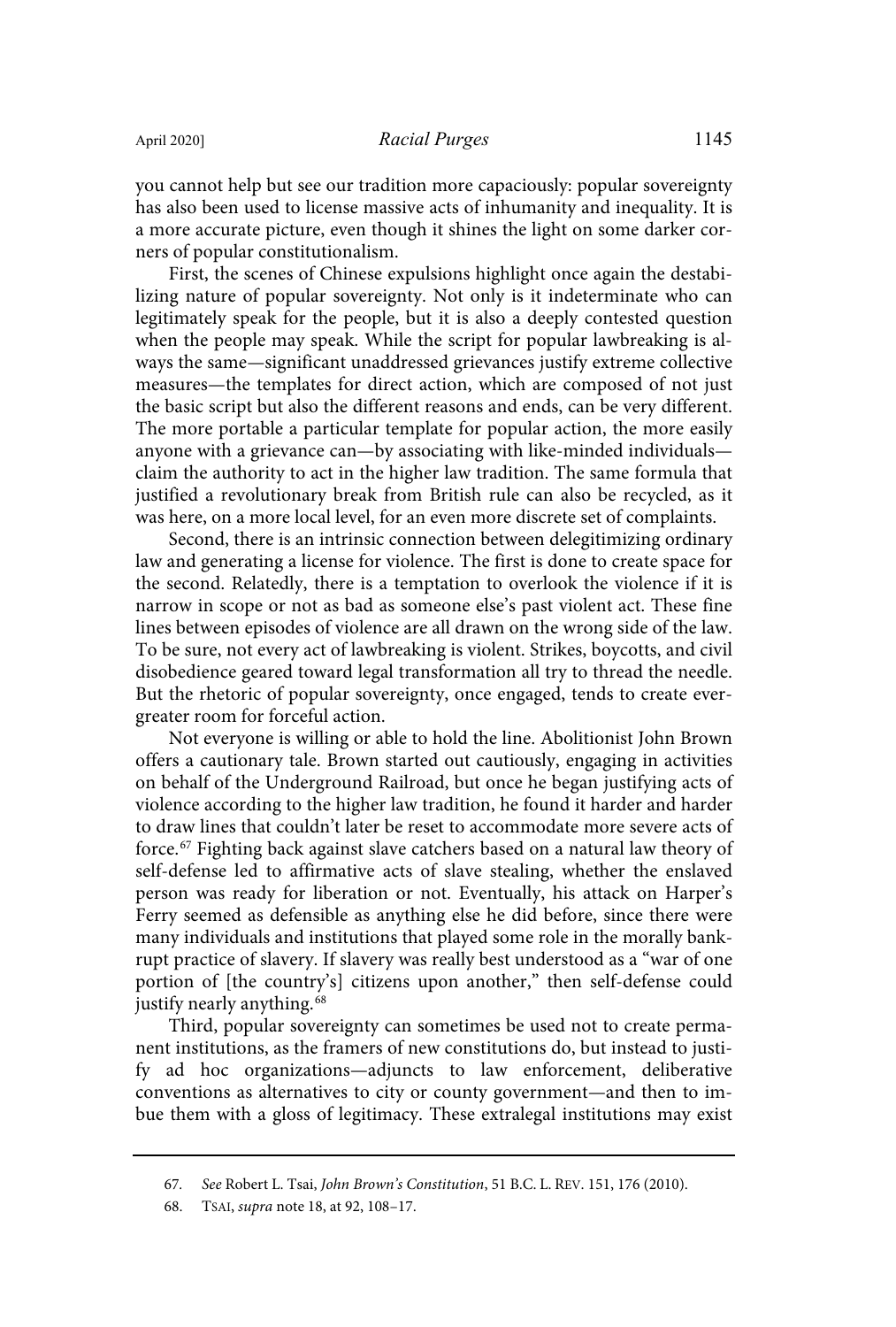only for a short time, justified by crisis-like language. Alternatively, they could ripen into other kinds of vigilante committees or roving militias, seize control of formal offices with the capacity to do great harm, and even splinter into more lasting forms of antiegalitarian activity.<sup>69</sup>

All three of these concerns are amply demonstrated by proponents of racial purges. In Tacoma, windows were shattered, doors were broken down, and Chinese residents who refused to comply were chased down and seized. Those who were displaced recall being prodded by clubs and poles and driven through the streets "like so many hogs" (p. 101). In Seattle, where racial purges spread next, the pregnant wife of a Chinese businessman was dragged down the stairs of her home and into the streets. She ended up losing her child due to the trauma (p. 107). And yet even when Chinese purges were more violent than what occurred in Tacoma, perpetrators still felt they were acting nonviolently, exemplifying civic virtue.<sup>70</sup>

Ad hoc gatherings of agitators seeking support for collective action against migrants tried to invoke the glorious tradition of the people meeting out of doors. They met in "conventions" and put together "committees" (pp. 121–23, 134–35). But it could be hard to tell the difference between virtuous civic gatherings and clandestine vigilante groups that could hardly be said to represent the broad judgment of an entire community. And many of the anti-Chinese boycotts involved threats to life and limb (p. 129).

Perhaps the most troubling thing about Lew-Williams's account is that the Chinese purges largely worked. She observes that out-migration spiked, as the Chinese population in America dropped by 42,437 between 1882 and 1900 (p. 223). California alone experienced a net loss of 30,000 people of Chinese ancestry during the height of the anti-Chinese movement (p. 223). Worse, with a few exceptions, most perpetrators got away with it (pp. 132– 33). This gave the popular defense of the method more credence than it deserved. Federal troops intervened in Seattle before a complete purge could be carried out, and there were a few cases where resistance by the Chinese momentarily repelled an attack (p. 106). Occasionally, Chinese people fought back against racist boycotts by arming themselves, engaging in strikes and work slowdowns, and refusing to patronize white businesses involved in such activity.<sup>71</sup>

<sup>69.</sup> Along these lines, check out the so-called "Constitutional Sheriffs Movement," which also draws on the tradition of popular sovereignty and insists that a county sheriff is the highest law enforcement officer in that jurisdiction—and has the power to resist state and federal officers. Two prominent members of this right-wing grassroots movement are Joe Arpaio and David A. Clarke, Jr. See Robert L. Tsai, The Troubling Sheriffs' Movement that Joe Arpaio Supports, POLITICO (Sept. 1, 2017), https://www.politico.com/magazine/story/2017/09/01/joearpaio-pardon-sheriffs-movement-215566 [https://perma.cc/VL27-A3GH]. During his tenure, Arpaio, an elected official, took it upon himself to begin enforcing federal immigration laws without permission. He was at war with the federal government, immigrants' rights groups, and even his own county board of commissioners, which could not restrain him.

<sup>70</sup>. See pp. 124–25.

<sup>71.</sup> PFAELZER, supra note 12, at 39, 176, 183, 234, 260, 265, 267, 285.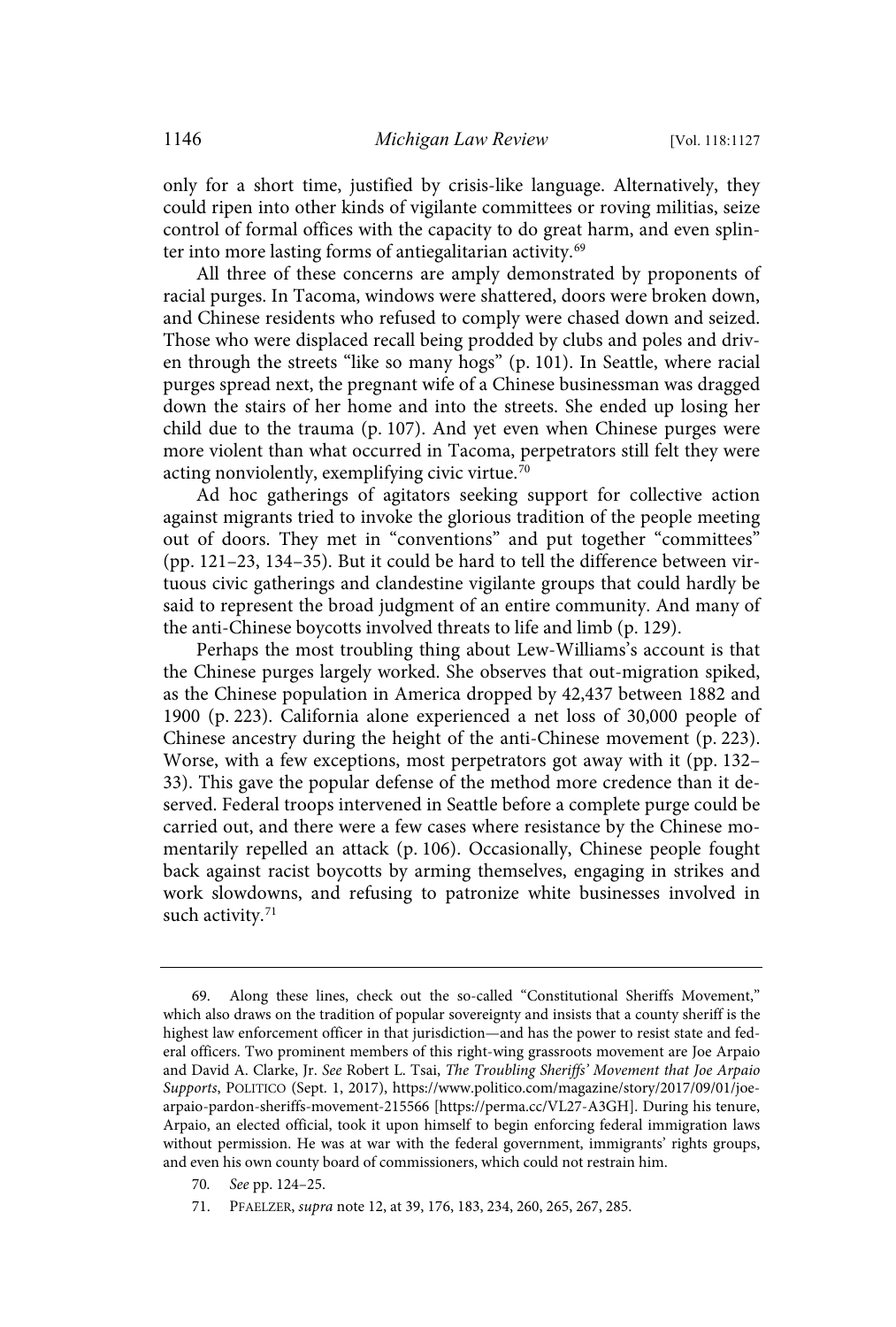But there was never much by way of legal accountability, beyond negotiated reparations for a handful of racial attacks. In the aftermath of Tacoma's expulsion, a U.S. attorney eventually indicted twenty-seven individuals for insurrection and conspiracy to deprive Chinese people of equal protection of the laws. <sup>72</sup> The defendants were those who played leadership roles, including the mayor, sheriff, and members of the chamber of commerce. <sup>73</sup> At trial, they defended themselves by arguing that the Fourteenth Amendment could not reach purely private action. <sup>74</sup> Somewhat shockingly, the defendants also relied on the Dred Scott decision to argue that some classes of human beings—in this case, the Chinese—should be deemed unprotected by the Constitution since they could not become citizens.<sup>75</sup> Ultimately, the charges were dismissed and the defendants returned home to a hero's welcome.<sup>76</sup> In Los Angeles, where seventeen Chinese people were brutally killed by a mob of 500 people, convictions were overturned and charges were never refiled.<sup>77</sup>

Unfortunately, there was no wave of political sympathy for Chinese migrants that translated into citizenship or enhanced civil rights for them. Here, a comparative approach could deepen the bite of Lew-Williams's point. Unlike racial violence against emancipated slaves, which led to the passage of the Reconstruction Amendments and the Ku Klux Klan Act of 1871,<sup>78</sup> anti-Chinese violence rallied elites to the side of white supremacy, while leaving Chinese people who remained in America in a state of legal purgatory—a problem for later generations to solve (Chapter Six).

Local agitators got what they wanted: expulsion on a grander scale. As Lew-Williams argues, while the wave of anti-Chinese violence was deplored by many, it had the intended effect of pushing national officials to side with their white constituents and close the door completely to Chinese migration (pp. 188–90). The logic was devastatingly simple: it was safer for everyone involved if they just got rid of them. "These little mobs rise, but they can not exterminate them, and we can not prevent it," declared Democratic senator John Tyler Morgan of Alabama.<sup>79</sup> "All we can do is to keep them out of this country."<sup>80</sup> When diplomatic efforts to renegotiate treaty terms with China failed, the United States moved unilaterally in 1888 to expand the terms of

78. Harry A. Blackmun, Section 1983 and Federal Protection of Individual Rights—Will the Statute Remain Alive or Fade Away?, 60 N.Y.U. L. REV. 1, 5–6 (1985); Arturo Peña Miranda, "Where There Is a Right (Against Excessive Force), There Is Also a Remedy": Redress for Police Violence Under the Equal Protection Clause, 65 UCLA L. REV. 1678, 1701–11 (2018); Marshall S. Shapo, Constitutional Tort: Monroe v. Pape, and the Frontiers Beyond, 60 NW. U. L. REV. 277, 279–80 (1965).

79. 19 CONG. REC. 8570 (1888) (statement of Sen. Morgan).

80. Id.

<sup>72</sup>. Id. at 223–24.

<sup>73</sup>. Id. at 224–25.

<sup>74</sup>. Id.

<sup>75</sup>. Id. at 226–27.

<sup>76</sup>. Id. at 228–29.

<sup>77</sup>. Id. at 47–53.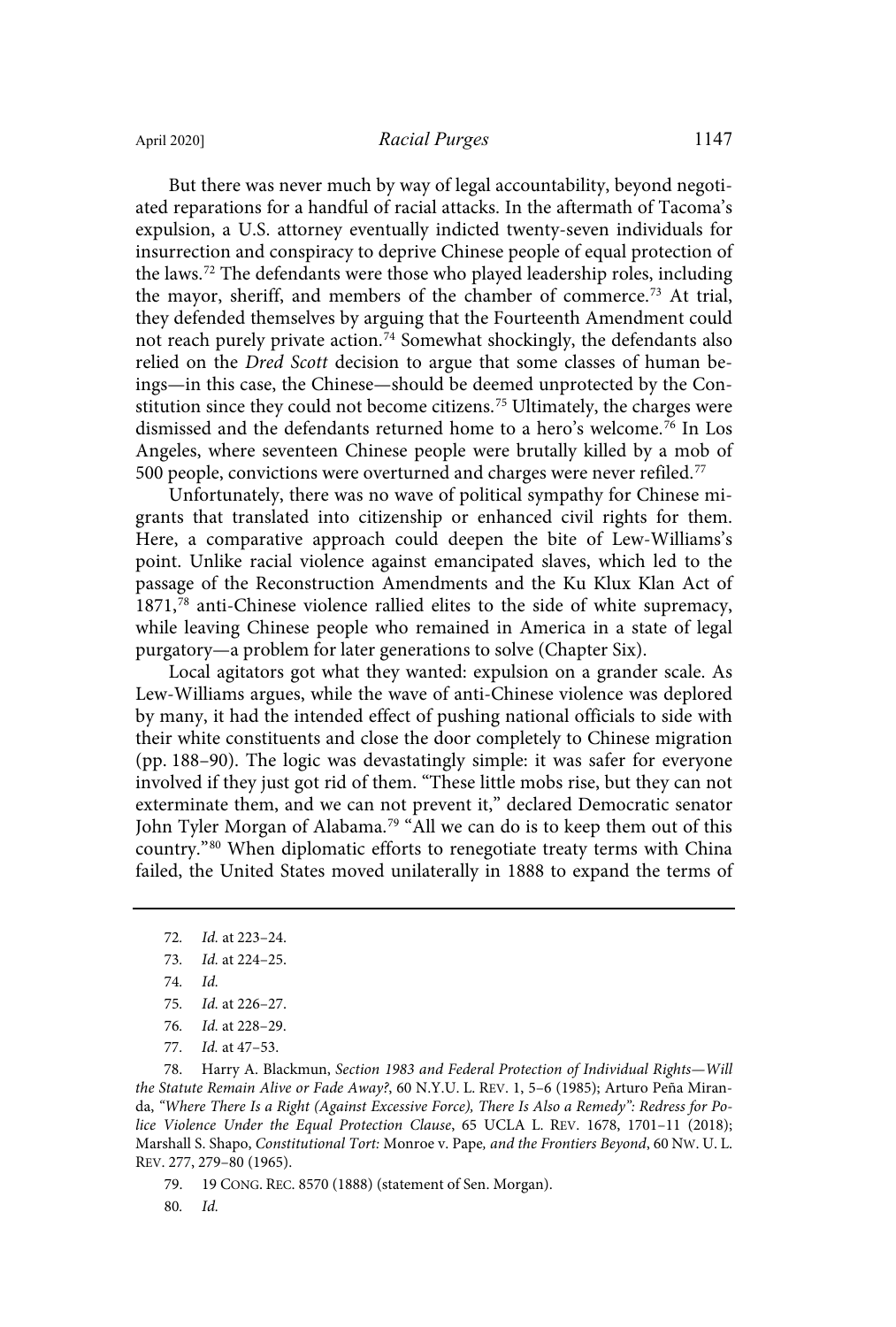the 1882 Restriction Act, not only barring Chinese migrants, but also declaring void 30,000 return certificates issued to Chinese people who once lived in the United States but who had temporarily left the country (pp. 185–93). When the law went into effect, 600 Chinese travelers were left stranded on the high seas (p. 192).

In signing the Chinese Exclusion Act, President Cleveland parroted the rhetoric of anti-Chinese forces across the country, declaring "[t]he experiment of blending the social habits and mutual race idiosyncracies of the Chinese laboring classes with those of the great body of the people of the United States . . . to be in every sense unwise, impolitic, and injurious to both nations." <sup>81</sup> The harsh logic of expulsion, rooted in assertions of cultural incompatibility and driven through a ferocious popular movement, had now truly gone national.

#### III. TOWARD A TYPOLOGY OF INEQUALITY

At the start of her study, Lew-Williams tantalizingly suggests that our way of thinking about racial violence is stunted because we haven't adequately grappled with Chinese removals (pp. 1–3). But how, exactly? And to what end, beyond understanding the past? Since it is not exactly fair to demand more from a historian, the rest of us must take the opportunity to wring additional political and legal significance from her careful work if we wish to capitalize upon this knowledge for the pursuit of justice. To do that, we shall have to put the anti-Chinese racial purges that occurred in the context of other forms of inequality. When we do so, we learn that different types of inequality create new arrangements or "clusters" of motivations, actions, and harms.

Much thinking about inequality in America is predicated upon assumptions of uniqueness, that each social group's struggle has been special and must be respected.<sup>82</sup> The problem is that this isn't accurate. The victims of injustice may be different, but the objectives of perpetrators, the nature of their collective actions, and the damage inflicted upon minority populations can be similar. Worse, the urge to preserve a distinctive memory can get in the way of obtaining justice. Even if we take white supremacy as a major feature of America's story, the methods of maintaining racial dominance have crossed group lines. They have also morphed over time. As Lew-Williams notes, for instance, the politics of exclusion deployed against the Chinese was originally engaged against paupers and drunks, who were perceived to be mostly Irish (pp. 43, 49). And after the Civil War, communities that experienced an influx of freed persons—like Tulsa, Oklahoma, whose Greenwood

<sup>81.</sup> 19 CONG. REC. 9052 (1888) (message from President Grover Cleveland); see also p. 188.

<sup>82</sup>. See, e.g., JAMES BALDWIN, THE FIRE NEXT TIME (1963); RONALD TAKAKI, STRANGERS FROM A DIFFERENT SHORE: A HISTORY OF ASIAN AMERICANS (rev. ed. 1998); CORNEL WEST, RACE MATTERS (1993).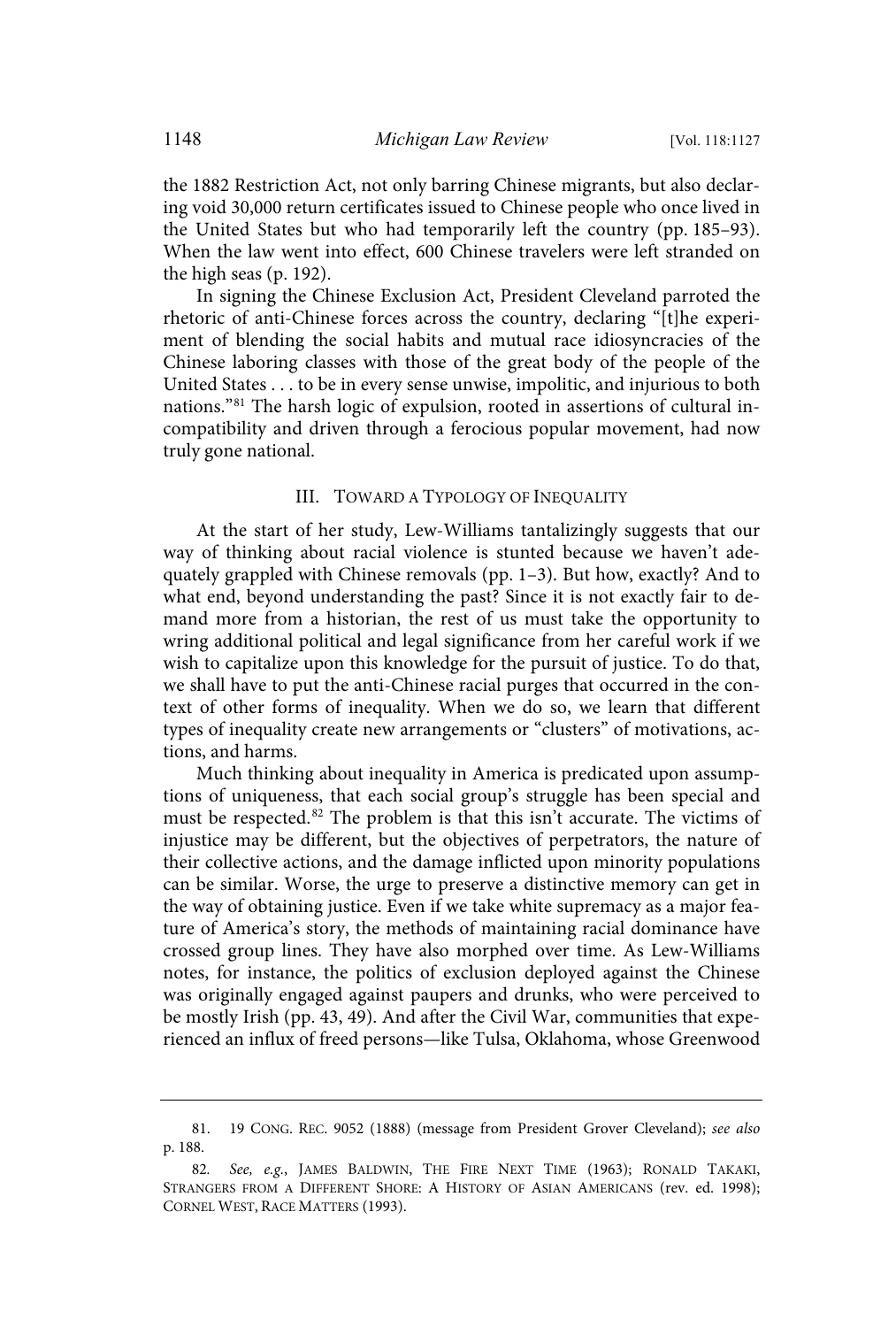section was known as "Black Wall Street"<sup>83</sup>—also sometimes experienced racial purges. In the same vein, the strategy of imposing unequal taxes to scare away the Chinese was a technique also used to justify the deportation of Chileans and Mexicans.<sup>84</sup>

As I have argued elsewhere,<sup>85</sup> fear of comparing experiences can prevent us from dealing with the full extent of human suffering and inequality. But we have to do it the right way: not to determine some magical threshold below which suffering is simply not seen or remediable; but rather to see the full complexity of inequality in America. We can't just pit one group against another. We must dare to identify commonalities among oppressive practices and the lasting interplay between social harms.

After all, it's impossible to move forward unless we have a good sense of what went wrong. And to operationalize our sense of how we've gone wrong in the past, we'll have to adjust our legal and historical understanding of inequality in America. In that light, The Chinese Must Go reveals that majoritarian processes and well-placed supporters repeatedly failed vulnerable immigrants, even those who were lawfully present and committed no crimes. And yet our constitutional doctrines are stunted by an obsession with individualized mistreatment rather than systematic injuries—even the dream of a post-racial society can blind us to the intergenerational effects of unequal policies.

Simplistic, cumbersome, or parsimonious notions of equality must be reconsidered or set aside. That's because without a good feel for the subtleties of inequality, legal formulas are uncertain methods for facilitating remedies. In the absence of a richer vision of inequality, the best we could hope for is that decisionmakers go through the motions and occasionally hit upon an outcome that does some good. To render meaningful justice, we must find our way toward a more comprehensive catalogue of the forms of inequality, the harms associated with each historical variety, the reasons for doing something about them, and the remedies that might be appropriate.

In my view, it makes sense to treat expulsions as a separate form of inequality. This is a different approach to understanding inequality than that of many philosophers. For instance, T.M. Scanlon has offered six different reasons one might give for objecting to inequality.<sup>86</sup> He says, for example, that

<sup>83.</sup> "The Greenwood Massacre," sometimes known as "the Tulsa Riot of 1921," was sparked by a white teenage girl's accusation that a black man had tried to sexually assault her in an elevator; the charge was later dropped. In the meantime, white mobs demanded that the accused, then under arrest, be delivered up for rough justice. White mobs rampaged through the black section of town, shooting and looting. It led to hundreds dead, the arrest of 6,000 black citizens, and thousands of homes and businesses burned to the ground. See ALFRED L. BROPHY, RECONSTRUCTING THE DREAMLAND: THE TULSA RIOT OF 1921 (2002).

<sup>84.</sup> PFAELZER, supra note 12, at 31.

<sup>85.</sup> ROBERT L. TSAI, PRACTICAL EQUALITY: FORGING JUSTICE IN A DIVIDED NATION 101–05 (2019).

<sup>86.</sup> T.M. SCANLON, WHY DOES INEQUALITY MATTER? (2018). Scanlon says there are six kind of objections to inequality: (1) it creates a humiliating difference in status; (2) it gives the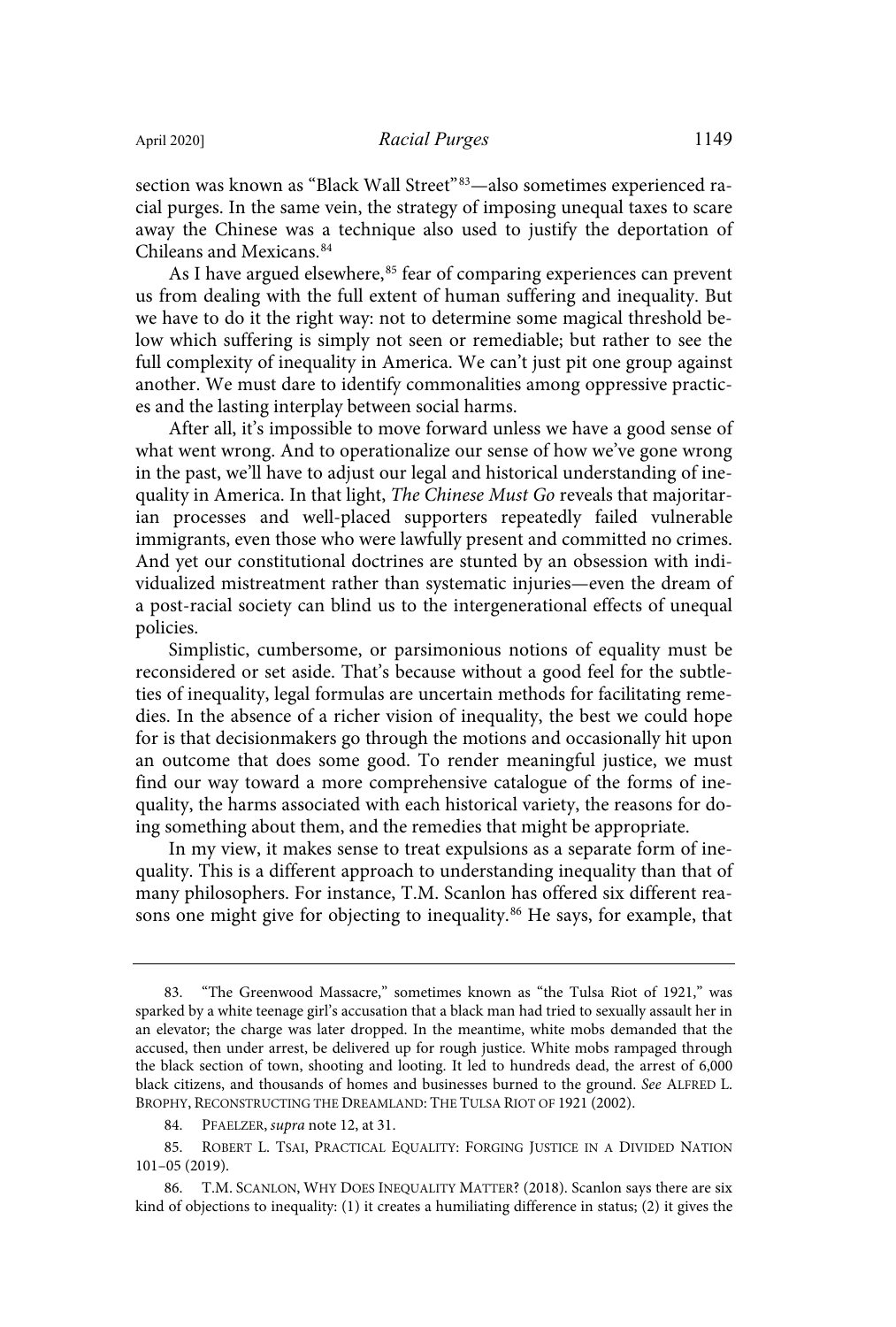providing public services differently to different people for no good reason would be a denial of equal concern and that this is a different sort of objection to inequality than a complaint that something fosters status inequality or denies procedural fairness.<sup>87</sup>

My concern here is not to supplant other ways of thinking about inequality but instead to supplement the most useful approaches by grounding them in historical complexity and improving our capacity to remedy a broader range of injustices. At the same time, we'll need to theorize across moments and experiences so we can recognize commonalities in terms of intentions, consequences, harms, and solutions.

We should start by building a typology of inequalities. Here's a sketch:

- 1. Slavery
- 2. Physical Violence (murder, assault, battery, rape)
- 3. Expulsion
- 4. Detention
- 5. Separation
- 6. Symbols of Hatred or Hierarchy
- 7. Denial of Civil Rights or Fundamental Rights (i.e., voting, speech, migration, etc.)
- 8. Differential Treatment as to Other Social Goods
- 9. Destruction of Property and Wealth Disparities
- 10. Impairment of Economic Opportunity

What do we learn when we treat inequality as a series of distinctive forms instead of merely reasons for concern? First, we start to see that the attributes of a particular form of inequality will share a family resemblance, even if they are applied to new groups and fresh circumstances. For instance, the stimulation of hierarchy and hatred, creation of a homogeneous community, social dislocation and geographic dispersal of undesirables, rise of a nomadic population, total shutdown of local economic opportunities to the expelled, and deterrence of future in-migration are all consequences shared by racial purges. Indeed, we can talk about designed rootlessness as a feature, since the idea was to keep Chinese migrants perpetually on the move in the hope they would eventually decide to wander back to their country of origin. In other words, local expulsion hopefully encouraged out-migration by re-

rich unjustifiable power over those who are not wealthy; (3) it undermines equality of economic opportunity; (4) it undermines the fairness of political institutions; (5) it violates the notion of equal concern in distributing benefits; and (6) it arises from economic institutions that are themselves unfair. Id. at 8–9. Other philosophers emphasize a single principle of "basic equality," along with some secondary concepts. See, e.g., JEREMY WALDRON, ONE ANOTHER'S EQUALS (2017).

<sup>87.</sup> SCANLON, *supra* note 86, at 5-7.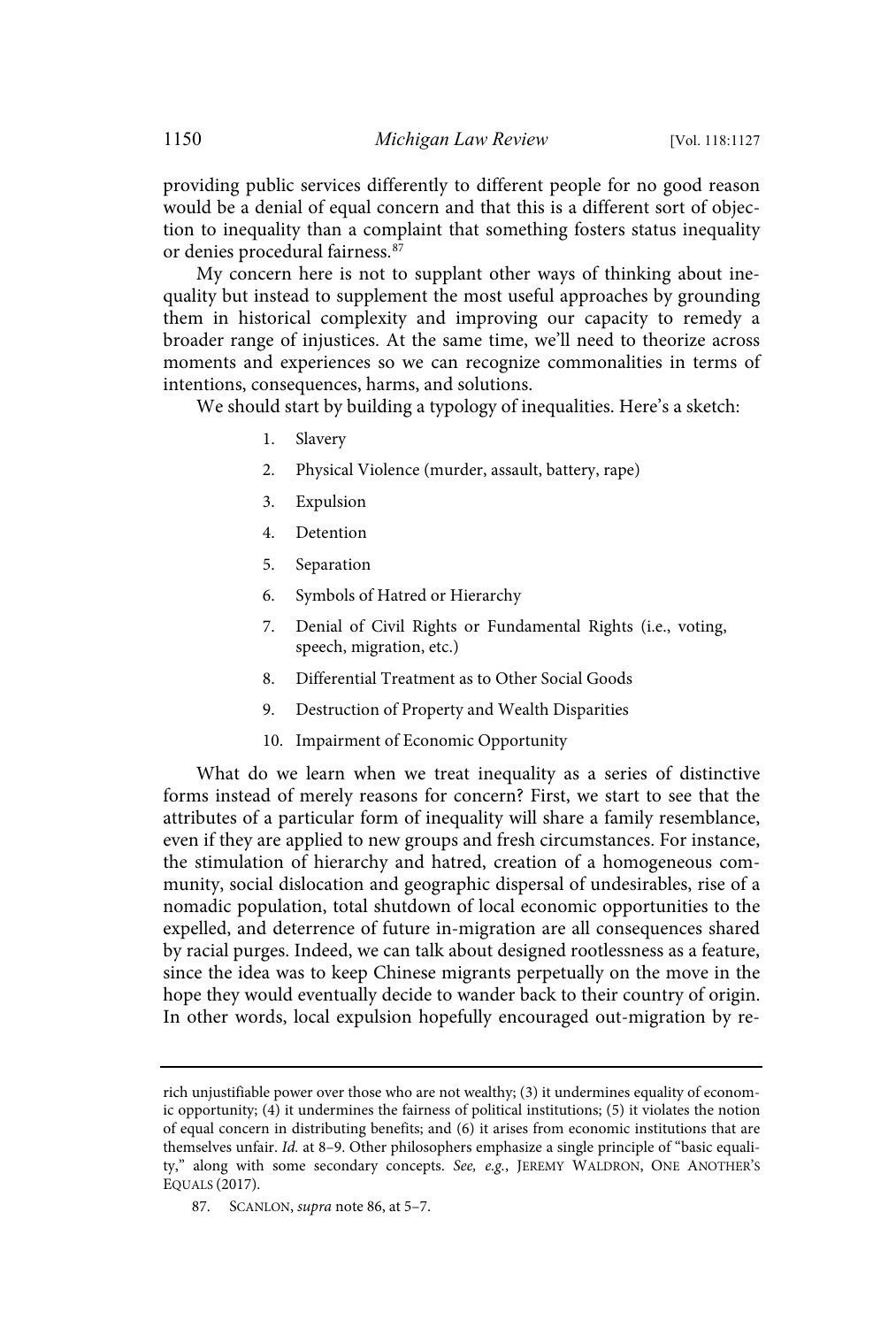ducing economic opportunities and multiplying the kinds of social pain experienced by members of this group.

This set up a self-fulfilling prophesy: already described by antiimmigration forces as outsiders and risks of becoming public charges, Chinese people would then be forced to become just like vagrants, a despised category of people in America that traditionally enjoyed fewer rights than full citizens. After all, the original Articles of Confederation explicitly excluded "paupers, vagabonds, and fugitives" from the full privileges and immunities that "free citizens" enjoyed.<sup>88</sup> Widespread racial purges transformed a new set of migrants—the Chinese—into more historically familiar legal outcasts. And since these other groups did not enjoy the same rights to travel freely within the United States, constructing the Chinese in these terms made it easier to expose them to different and harsher treatment than other immigrants.

Similarly, this approach helps us to identify a set of related harms flowing from a particular form of inequality. Each time a racial purge was carried out, Chinese people experienced a similar set of injuries: a disruption in their social relationships, forced homelessness, psychological and perhaps physical injuries stemming from experiencing political terror, vulnerability to further downstream abuse, the loss of economic investments and future opportunities—just to name a few.

Second, reasons for objecting to a particular kind of inequality can cluster in particular, historically salient ways. We might object to racial expulsions for reasons we might not give for other forms of inequality. Using Scanlon's terminology as a springboard, it is possible to say that the expulsion of Chinese migrants expressed animus because it fostered a humiliating difference in status compared with other immigrants; that the threat of racial purges and racist boycotts denied them equality of economic opportunities; that these displacements, when led by state actors like elected officials and law enforcement officers, corroded the fairness of political institutions meant to serve and protect everyone; and finally, that the state failed to treat the Chinese with equal concern because it failed to protect their rights to security and property guaranteed by relevant law.

Third, the approach confirms that racial violence is neither irrational nor unpredictable. Even when it's believed to be solved, it can reoccur, and when it does, that violence follows certain repeatable forms. To talk of racial violence as if it were some kind of collective hysteria wrongly absolves subjects of agency and moral responsibility, and it underplays the crucial role that tradition and politics play in driving racial terror. In reality, perpetrators behave deliberately, recycling forms of inequality that served their ends in the past and adjusting strategies as necessary. In this respect, it isn't just "the

<sup>88</sup>. See ARTICLES OF CONFEDERATION of 1781, art. IV, para. 1. This exception was not carried over in the U.S. Constitution, and this fact was remarked upon by some—including John Bingham, principal drafter of the Fourteenth Amendment—as an indicator of a more expansive belief in equality for all. See CONG. GLOBE, 35th Cong., 2d Sess. 985 (1859).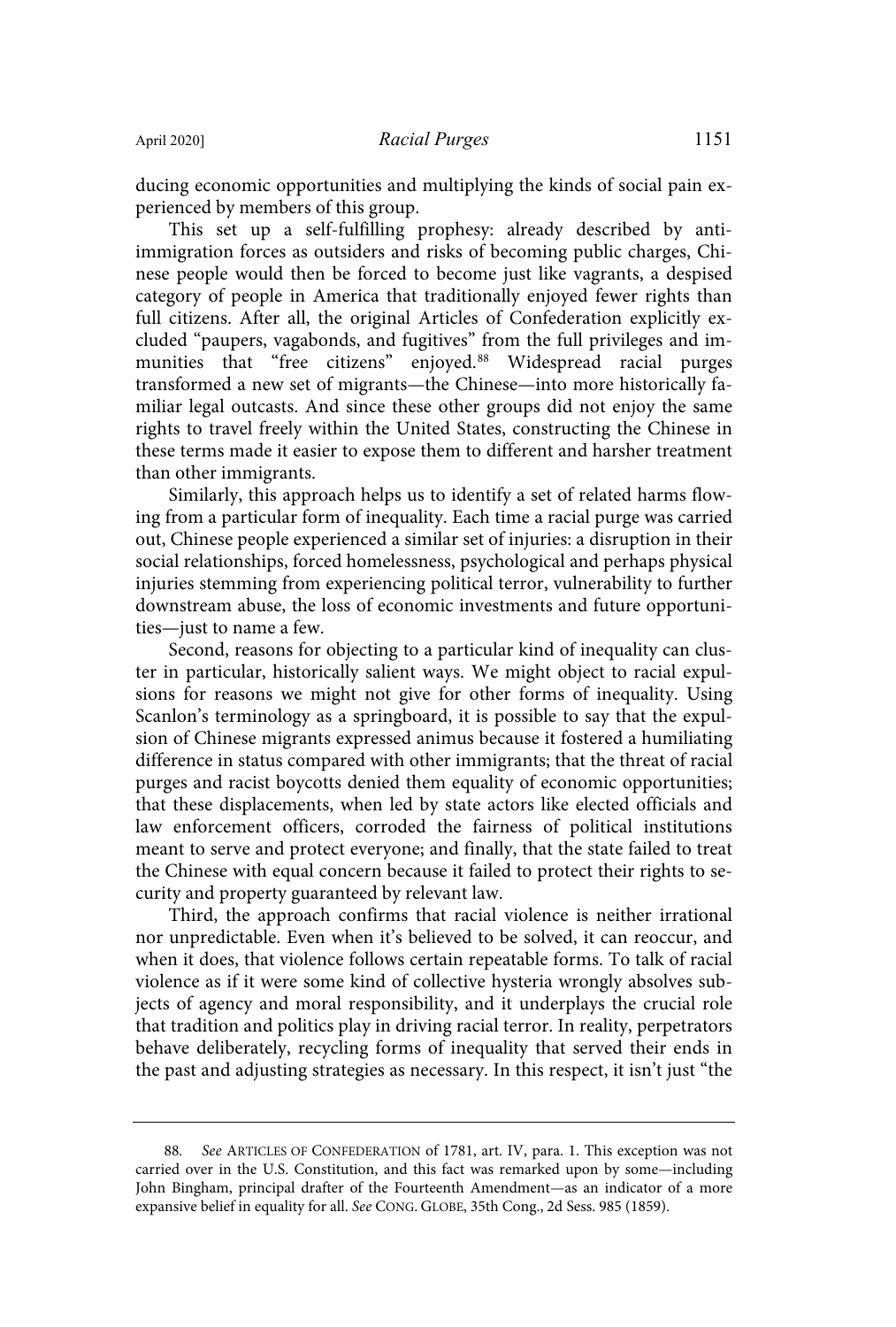Tacoma Method" that was portable—all forms of inequality provide templates for future action. This tells us something else: our reasons and strategies for opposing inequality will have to be just as adaptable.

We can now say a little more about purges as a strategy for fostering inequality. Expulsions have frequently been used to serve white supremacy, but they needn't be tethered to such an objective. In the years before immigration policy became a national concern, New York and Massachusetts rounded up and deported foreign paupers.<sup>89</sup> Closer to our own time, many municipalities have used zoning laws to force people with intellectual disabilities to live outside of populated downtown areas, raising similar questions of group displacement. <sup>90</sup> Also, banishment was used to rid a community of interracial couples and drunks, while zoning techniques have been deployed to remove sex offenders and homeless people out of sight, out of mind. 91

Expulsions can be extralegal measures, as they were in the case of the Chinese when they were deprived of civil rights guaranteed under treaties, federal law, and even state law. But expulsions can also be legally authorized, as they were once it became a national policy to keep out and hunt for unauthorized Chinese migrants, or when indigenous tribes were systematically deprived of sovereignty and their members forcibly relocated to reservations.<sup>92</sup> Legalized expulsions become almost something else entirely. Once codified and imbued with formal legitimacy, purges become more systematic and efficient. The logic of exclusion can become unassailable—as we all become accustomed to regular expulsions as a way of life. Its funding becomes more stable, bureaucracies are built to carry out the removals of the unwanted, an entire segment of society becomes economically and emotionally in-

<sup>89.</sup> HIDETAKA HIROTA, EXPELLING THE POOR: ATLANTIC SEABOARD STATES AND THE NINETEENTH-CENTURY ORIGINS OF AMERICAN IMMIGRATION POLICY 2–3 (2017). There was actually overlap in how these communities thought about the poor and people with disabilities, for state laws allowed officials to exclude not only aliens "likely to become a public charge," but also "lunatics," "idiots," and "infirm" persons. Id. at 3.

<sup>90</sup>. See, e.g., Brief for Amici Curiae of Assoc. for Retarded Citizens et al. as Amici Curiae Supporting Respondents, City of Cleburne v. Cleburne Living Ctr., Inc., 473 U.S. 432 (1985) (No. 84-468), 1985 WL 669791, at \*2 ("The states forthrightly and systematically sought to 'purge society' of their retarded citizens and by law declared them 'unfit for citizenship.' The Cleburne ordinance, modeled on a 1929 Dallas ordinance, has its origin in this period and along with at least twelve similar ordinances in Texas alone—is rooted in the invidious discrimination of that time.").

<sup>91</sup>. See, e.g., Peter D. Edgerton, Banishment and the Right to Live Where You Want, 74 U. CHI. L. REV. 1023 (2007). As just one example, Virginia's antimiscegenation law was deployed to effectuate the banishment of the Lovings. They were sentenced to one year in jail, with their sentences suspended "on the condition that the Lovings leave the State and not return to Virginia together for 25 years." Loving v. Virginia, 388 U.S. 1, 3 (1967).

<sup>92</sup>. See generally Lindsay Glauner, Comment, The Need for Accountability and Reparation: 1830–1976: The United States Government's Role in the Promotion, Implementation, and Execution of the Crime of Genocide Against Native Americans, 51 DEPAUL L. REV. 911, 931 (2002).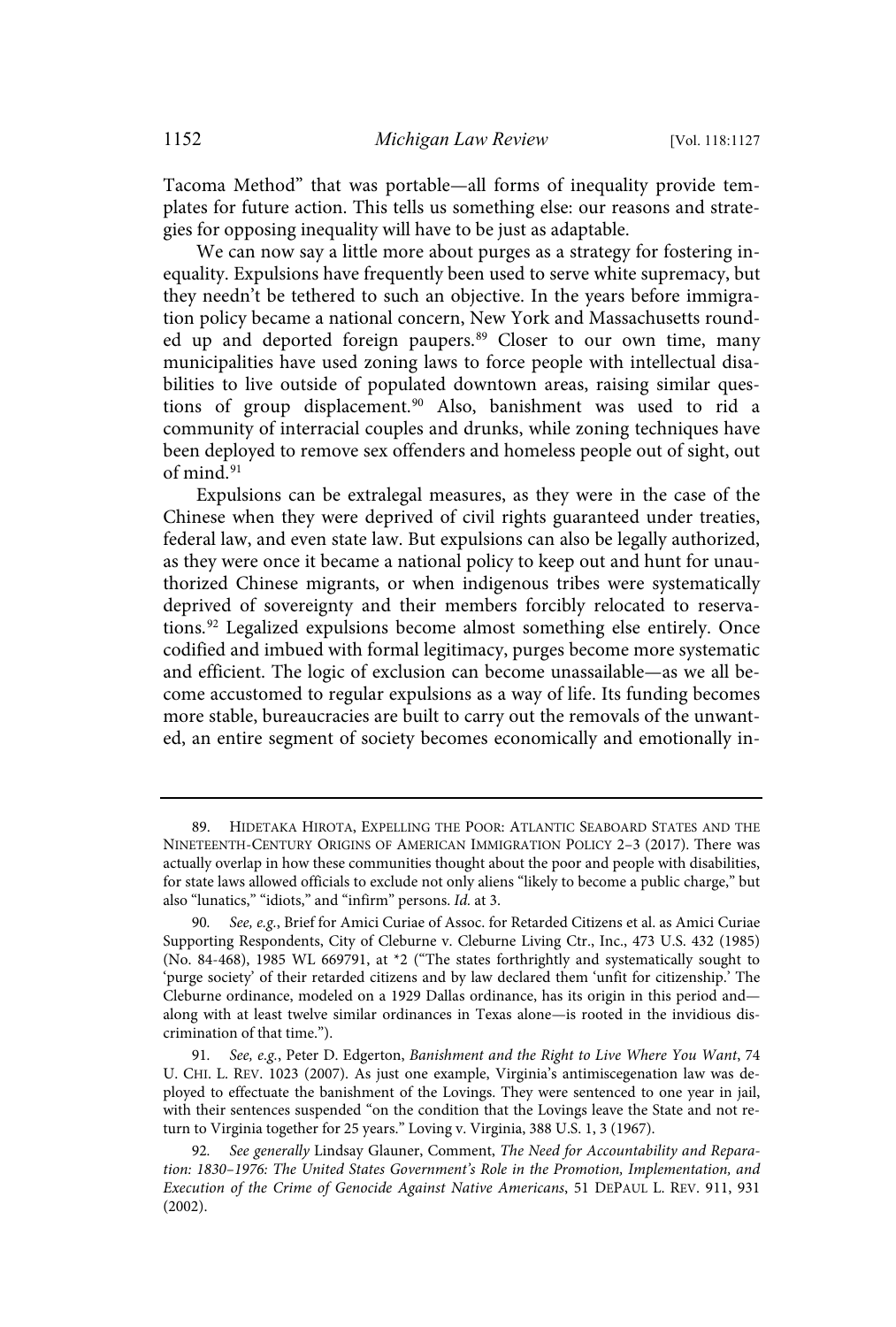vested in an expulsion industry, and the machinery of expulsion can then be turned against a variety of populations.

Racial expulsions of the sort conducted against the Chinese share some characteristics with lynchings: they were an extra-legal effort directed against a racial minority, and they were often conducted in a highly ritualized fashion.<sup>93</sup> Just as lynchings in some places became community-wide events, so, too, racial purges expressed a mixture of white affinity and patriotic sentiment. The people of Tacoma commemorated the Chinese purge by celebrating it as a holiday one year later, replete with "a parade and torch light procession."<sup>94</sup> As the Chinese were being driven out, some citizens stopped and hunted for keepsakes. It was reported that "white women entered the Chinese shacks and procured souvenirs," <sup>95</sup> already looking ahead to a time when they could safely, perhaps even wistfully, think back upon Chinese culture. In Los Angeles, seventeen Chinese men were lynched, their homes were looted and jewelry taken.<sup>96</sup> At times, perpetrators mutilated the bodies of Chinese victims. This happened in places like Los Angeles, Rock Springs, Snake River, and Hells Canyon. 97

An alleged crime by nonwhites against whites could trigger a broader purge, and sometimes even a lynching, but was not a necessary component of a racial purge. Lynchings did play a role in the purges of Chinese residents in places like Denver, Eureka, and Los Angeles. On October 31, 1880, a drunken encounter between several white and Chinese residents in a Denver saloon spilled into the streets.<sup>98</sup> As the Chinese men tried to defend themselves, more white men joined the fracas. <sup>99</sup> By nightfall, thousands of angry whites had assembled and seized the opportunity to burn down every single Chinese laundry in the city.<sup>100</sup> A similar dynamic occurred in Pierce City, Missouri, after the 1901 lynching of two black men accused of crimes against white citizens, when a ringleader hollered, "Come on boys, you with guns out to run the niggers out of town." <sup>101</sup> Afterward, black people were warned that "negroes will not be permitted to live here in the future and that the few negroes not already expelled will be obliged to go."<sup>102</sup> Likewise, the grisly scene of disfigured Chinese bodies lying in the streets of Los Angeles or the

<sup>93.</sup> W. FITZHUGH BRUNDAGE, LYNCHING IN THE NEW SOUTH: GEORGIA AND VIRGINIA, 1880-1930 (1993).

<sup>94.</sup> HUNT, supra note 59, at 382.

<sup>95</sup>. Id. at 373.

<sup>96.</sup> PFAELZER, supra note 12, at 50, 123, 287 (describing how a Chinese doctor "had his garments ripped from off his person while hanging," wares were stolen by white gangs, and a gang of white farmers and schoolboys "rob[bed] and murder[ed]" Chinese miners).

<sup>97.</sup> P. 169; PFAELZER, supra note 12, at 287.

<sup>98.</sup> Roy T. Wortman, Denver's Anti-Chinese Riot, 1880, 42 COLO. MAG. 275, 280 (1965).

<sup>99</sup>. Id.

<sup>100</sup>. See id. at 286.

<sup>101.</sup> KIMBERLY HARPER, WHITE MAN'S HEAVEN 24–26 (2010).

<sup>102</sup>. Pierce City Mob Drives Out Negroes, S.F. CALL, Aug. 21, 1901, at 1.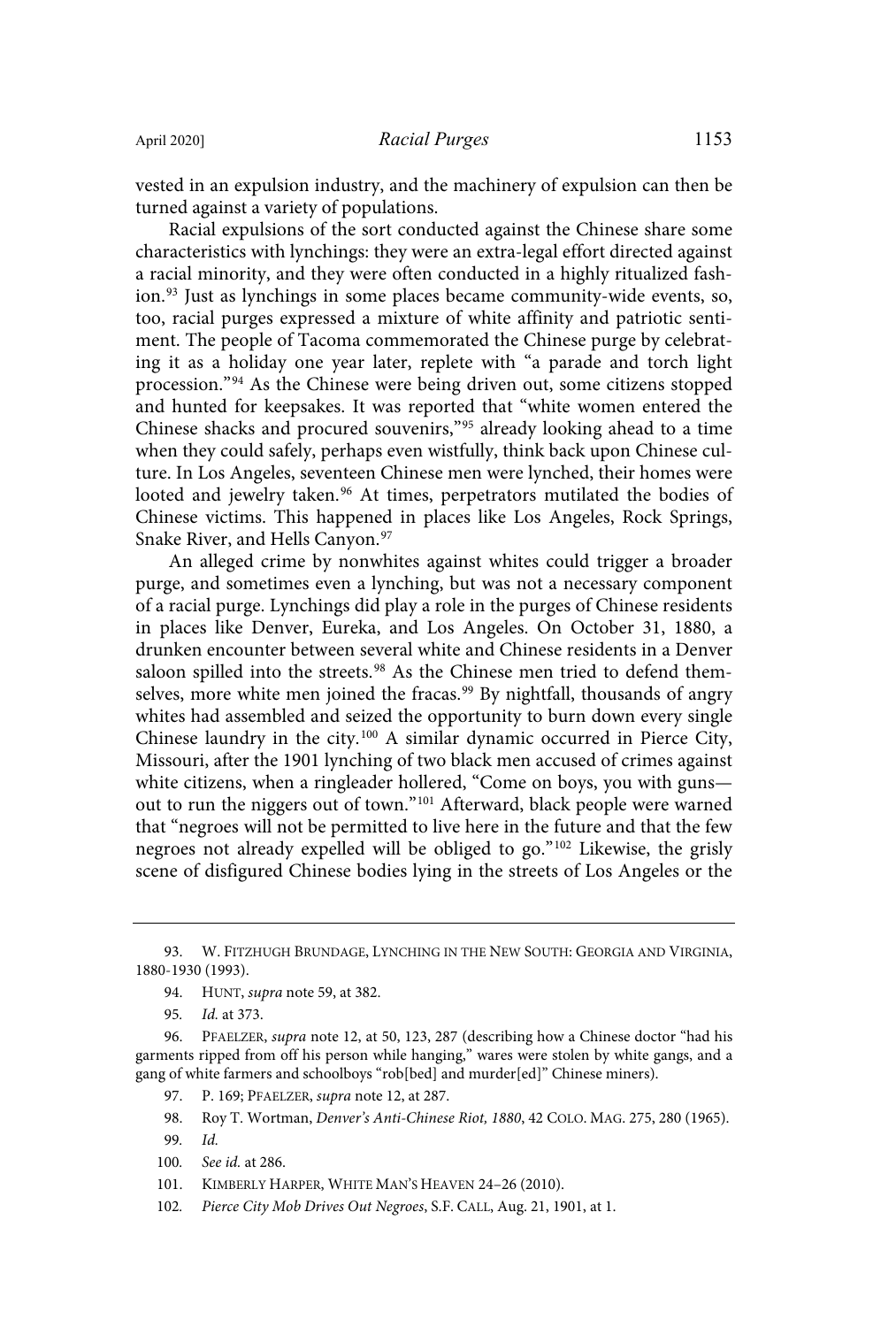swinging body of Hong Di, a convicted Chinese murderer lynched by a mob in Chico (p. 4), signifies the worthlessness of Chinese lives.

Whiteness is something that must be performed. After a purge was over, residents would frequently give public testimony as to how glad they were that Chinese people had been driven out. In Tacoma, one white woman thanked the men for driving "away the slaves that had taken the bread from the people's mouths and from their children's mouths."<sup>103</sup> Racial homogeneity restored a perception of harmony, and that sense of purity had to be acknowledged. The same woman, like many others, was grateful that women's "eyes no more meet the unclean Chinamen."<sup>104</sup>

White residents of Whatcom County similarly celebrated their racial purge with a torchlight parade, songs, and fireworks. <sup>105</sup> "The Chinese are gone," announced the local newspaper. "We rejoice."<sup>106</sup> Fire typically played a major role in places like Tacoma, Truckee, San Jose, and Rock Springs not merely in terrorizing the Chinese but also in purifying the community.<sup>107</sup> The absolute destruction of migrant encampments or the burning of Chinatown signaled a desire to blot out any positive impact the migrants had on the community, perhaps along with memories of the ruthless actions that had to be undertaken by white residents to erase the interlopers from history. Fire then became a symbolic feature of post-purge commemorations, as torch-lit processions offered a reenactment of the purification itself.

To the extent that a purge is memorialized or broadcast, it sends a message of hierarchy and intolerance. This kind of social injury is lasting to the extent others perceive a community is unwelcome to outsiders. And this characteristic renders a purge like other kinds of symbols, signage, or monuments intended to communicate that certain political minorities are inferior.<sup>108</sup> After the purge of Tacoma, some citizens were so brazen that they informed elected officials of exactly what they had done. On May 4, 1885, John Arthur wrote Governor Squire and crowed, "The Chinese are no more in Tacoma, and the trouble over them is virtually at an end." <sup>109</sup> This was no temporary state of affairs, he insisted, but a permanent one: "Tacoma will be

108. See SANFORD LEVINSON, WRITTEN IN STONE: PUBLIC MONUMENTS IN CHANGING SOCIETIES (2018); Micah Schwartzman & Nelson Tebbe, Charlottesville's Monuments Are Unconstitutional, SLATE (Aug. 25, 2017, 9:07 AM), https://slate.com/news-and-politics/2017/08 /charlottesvilles-monuments-are-unconstitutional.html [https://perma.cc/D856-BNXD].

109. PFAELZER, *supra* note 12, at 222. Arthur then urged the governor to endorse a petition to President Cleveland about "non-enforcement of the Chinese restriction act." Letter from John Arthur to Watson Squire, Wash. Territorial Governor (Nov. 4, 1885), https://www.washington.edu/uwired/outreach/cspn/Website/Classroom%20Materials/Curricu lum%20Packets/Asian%20Americans/Documents/28.html [https://perma.cc/Q3ZV-U5W6].

<sup>103.</sup> PFAELZER, supra note 12, at 225.

<sup>104</sup>. Id.

<sup>105.</sup> Relyea, supra note 65.

<sup>106</sup>. Id.

<sup>107</sup>. See, e.g., PFAELZER, supra note 12, at 170–77.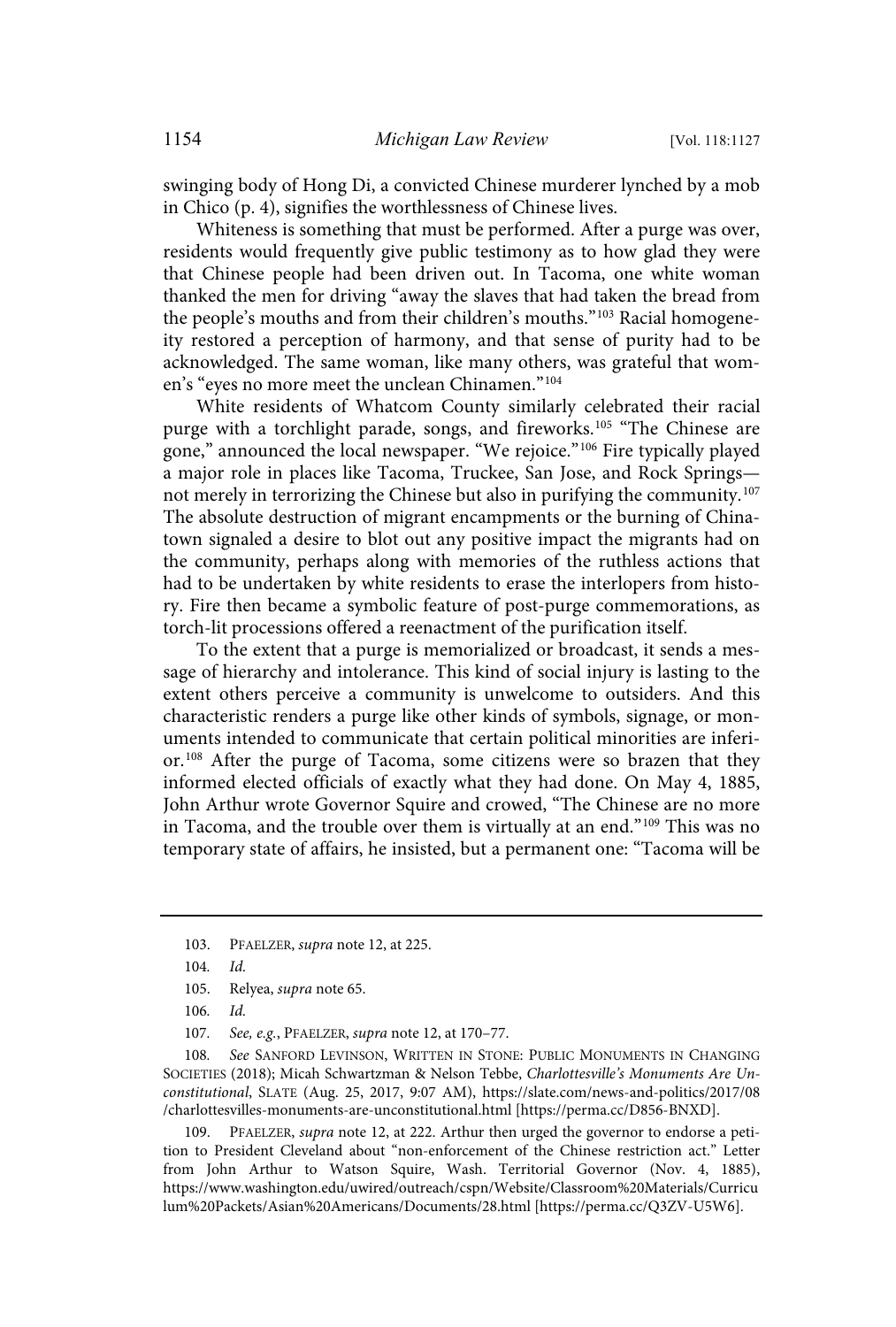sans Chinese, sans pigtails, sans moon-eye, sans wash-house, sans joss-house, sans everything Mongolian."<sup>110</sup>

It is important to note that expulsion is logically connected to detention, since expulsion requires either explicit or implicit use of force to gather and relocate human beings. Orders will have to be given and some people can be expected to resist. The wartime internment of Japanese Americans during the 1940s illustrates this relationship, despite the Supreme Court's bizarre effort to deny that expulsion and detention were linked.<sup>111</sup>

Seizure is thus a necessary component of expulsion, but we can miss the connection because the detentions entailed in a purge are often temporary, requiring little architecture. In both Tacoma and Seattle, groups of Chinese were gathered near the wharf and then moved wholesale to ships or train stations or simply the city limits (p. 146). No trace of the detentions remained after the Chinese had been run out of town (p. 3). It's only when other goals are paramount—a punitive objective, or perhaps the need to process the legal claims of detainees—that more infrastructure is needed. At that point, detention becomes more indefinite and visible.

The day may come when a type of expulsion is thought to be more humane than detention. Lew-Williams's picture of early border enforcement in the North after the Chinese Restriction Act of 1882 highlights this tension. She tells us that the first known acts of indefinite immigrant detention occurred during this period, as unauthorized Chinese migrants were sent to the U.S. penitentiary on McNeil Island (p. 85). No law explicitly allowed for this course of action, since imprisonment was not authorized for violating the restriction law (p. 85). U.S. marshals simply began bringing captured migrants there, and those actions created a precedent that others found easiest to follow (p. 85). Once they started detaining more migrants, however, new problems cropped up. How long should they be detained? Who would decide? What if you wanted to deport someone but no nation would take the person?

Lew-Williams tells us that about 100 migrants were kept on McNeil Island. Some were tried by local judges, who gave them a variety of sentences upon conviction. Many migrants were given six-month sentences, but detainees were generally kept there awaiting trial, even after a sentence was finished, and those who didn't get a trial were held until further instructions from the U.S. attorney general (pp. 84–86).

In a very real sense, America's nineteenth-century lurch toward exclusion pushed us further down a path of complex detention. We are now grappling with the fact that detention crosses over with other forms of inequality.

<sup>110.</sup> PFAELZER, supra note 12, at 222.

<sup>111.</sup> Justice Black's decision in Korematsu insisted that the Court was considering only orders to leave designated military areas, while the dissenters argued that the exclusion orders were part of a broader program to drive people of Japanese ancestry to temporary relocation centers and then camps where they would be detained for a longer, but indefinite, period. Korematsu v. United States, 323 U.S. 214 (1944).